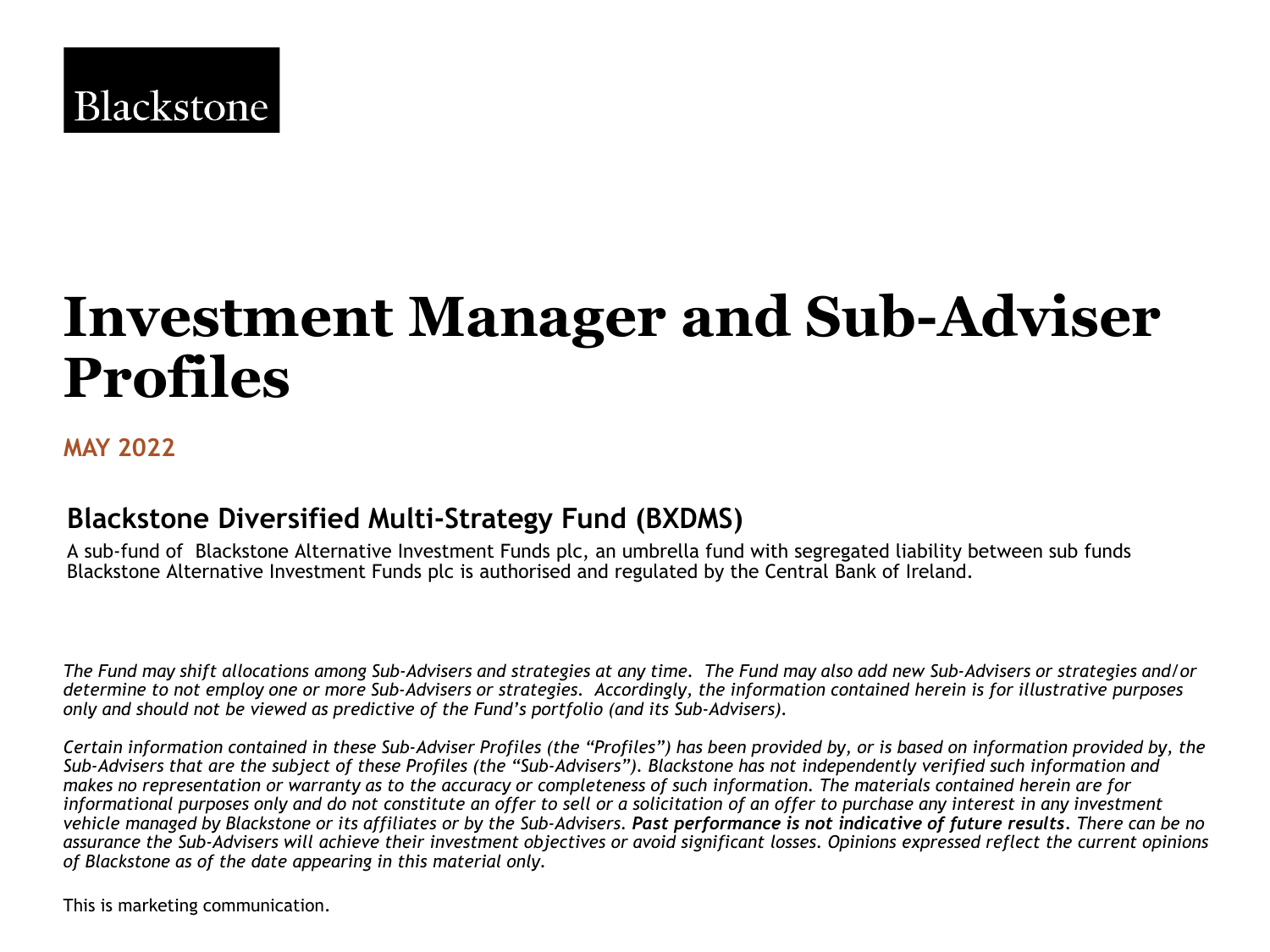## **TABLE OF CONTENTS**

| $\mathbf{I}$ . | <b>Investment Manager Profile</b>                              |                 |
|----------------|----------------------------------------------------------------|-----------------|
| II.            | <b>Sub-Adviser Profiles</b>                                    | 5               |
| Ш.             | <b>Key Risk Factors &amp; Important Disclosure Information</b> | 25 <sub>1</sub> |
| IV.            | <b>Regional Disclosures</b>                                    | 32              |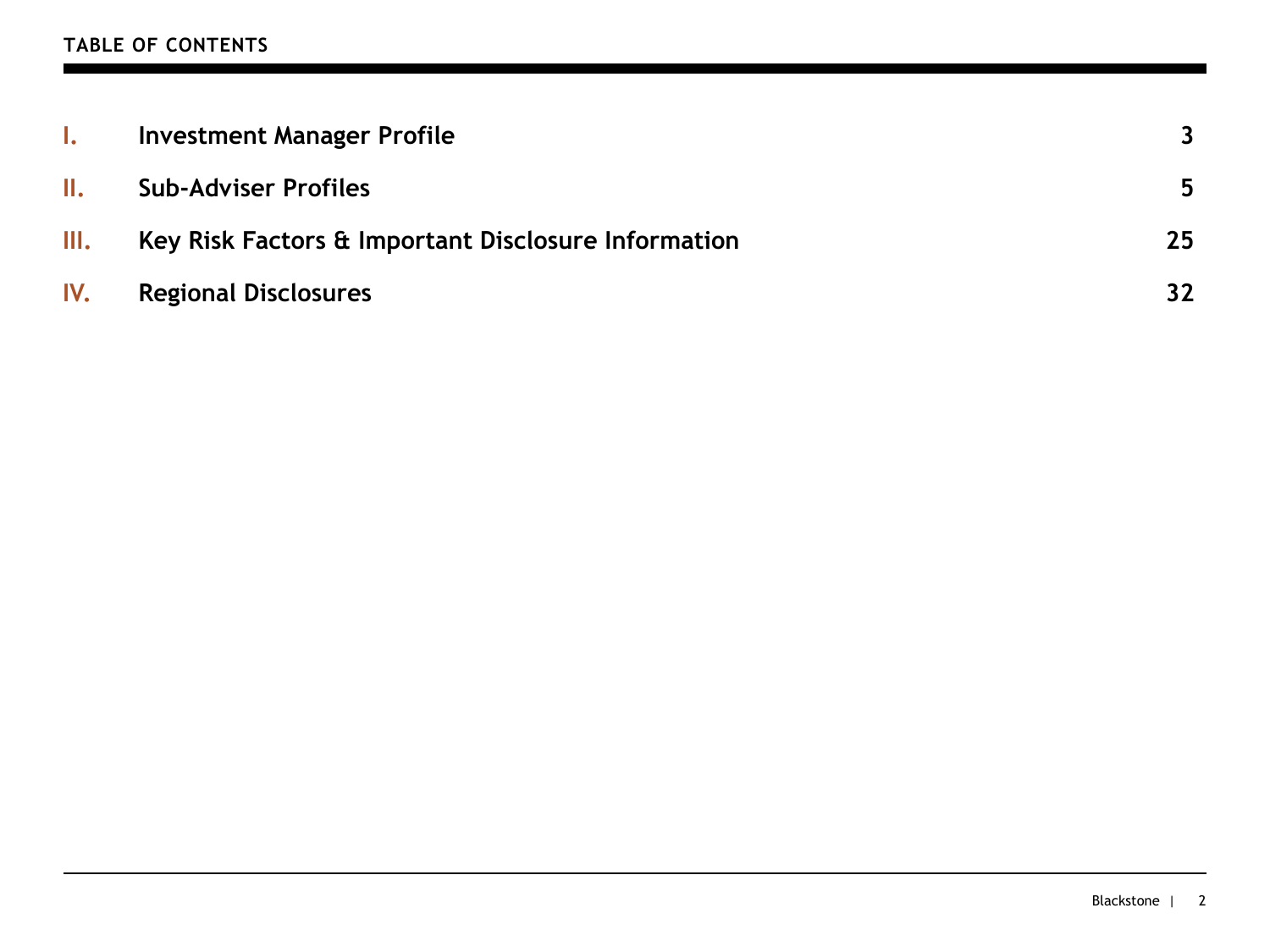# **I. Investment Manager Profile**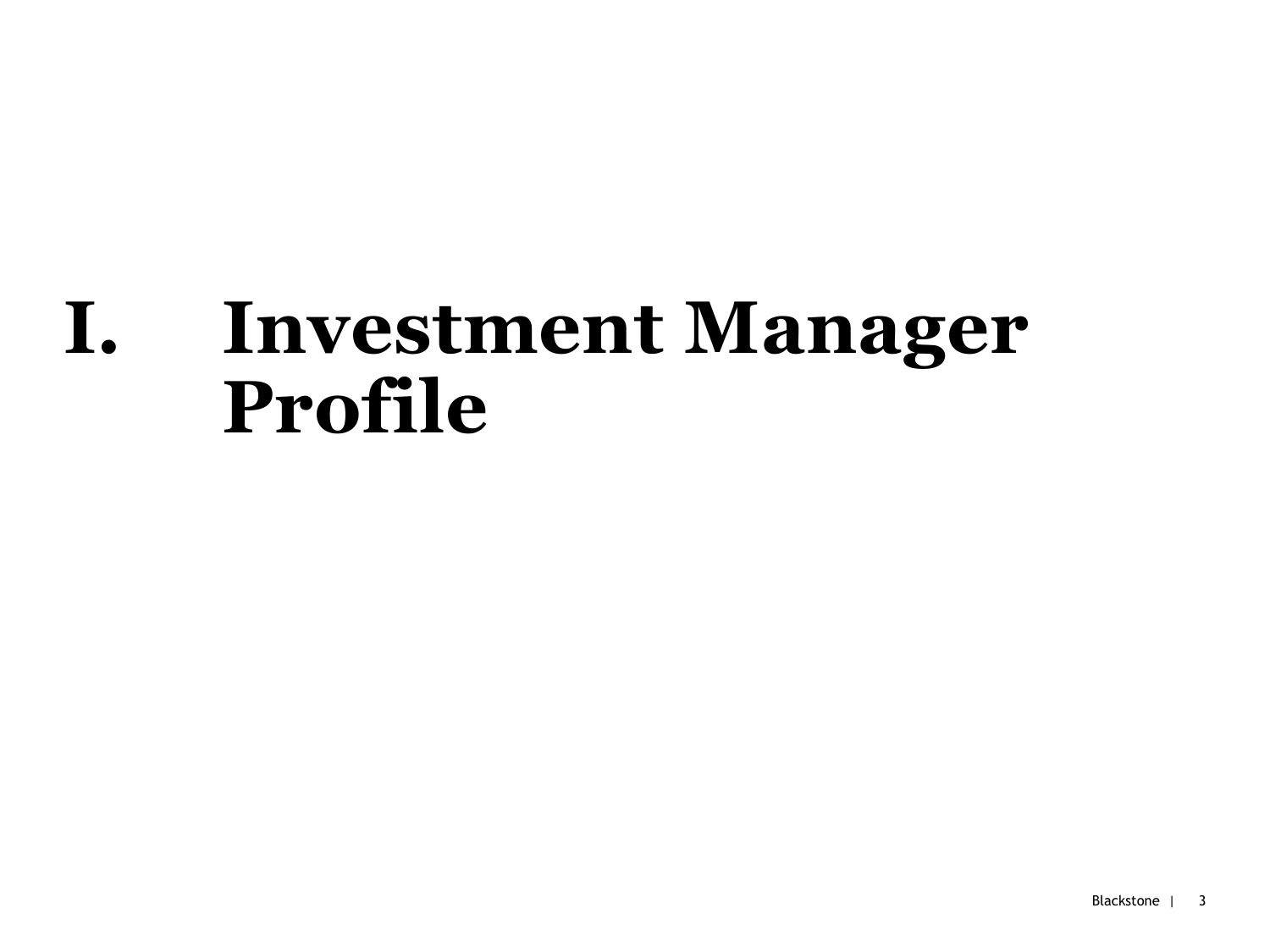| <b>Strategy</b>                   | Multi-Strategy      |
|-----------------------------------|---------------------|
| Sub-Strategy                      | N/A                 |
| <b>Geographic Focus</b>           | Global              |
| Portfolio Managers <sup>(2)</sup> | <b>BAIA PM Team</b> |
| <b>Headquarters</b>               | New York, NY        |
| <b>Firm Inception</b>             | 2012                |
| Firm $AUM^{(3)}$                  | \$6.0b              |

BAIA, the Fund's Investment Manager, allocates its assets among a variety of discretionary investment advisers ("Sub-Advisers") with experience managing non-traditional or "alternative" investment strategies. BAIA is responsible for selecting the strategies, for identifying and retaining Sub-Advisers with expertise in the selected strategies, and for determining the amount of Fund assets to allocate to each strategy and to each Sub-Adviser. In addition, BAIA monitors the overall risk levels and investment concentrations of the Fund that are produced by the various sleeves managed by the Sub-Advisers. If BAIA identifies that the risks and/or concentrations, when aggregated at the Fund level, are undesirable, BAIA may enter into portfolio overlay hedging that seeks to mitigate those risks or concentrations. This overlay hedging may seek to hedge excessive market, interest rate, currency, issuer or other investment risk.

BAIA manages a portion of the Fund's assets directly. Such investments presently include allocations to structured notes providing exposure to commodity and equity capital markets strategies managed by third-party investment managers, opportunistic trades and hedging.

Note: **Past performance may not be a reliable guide to future performance.** The value of the Fund's shares may go down as well as up and there can be no assurance that the Fund will achieve its investment objectives or avoid significant losses.

(1) BAIA is the Fund's Investment Manager and manages a portion of the Fund's assets directly. BAIA's fees on directly managed assets are not reduced by a payment to a sub-advisor.

(2) The BAIA PM Team consists of David Ben-Ur, Ray Chan, Max Jaffe, Robert Jordan, Ian Morris, Alberto Santulin and Stephen Sullens.

(3) BAIA's estimated AUM is as of 03/31/2022.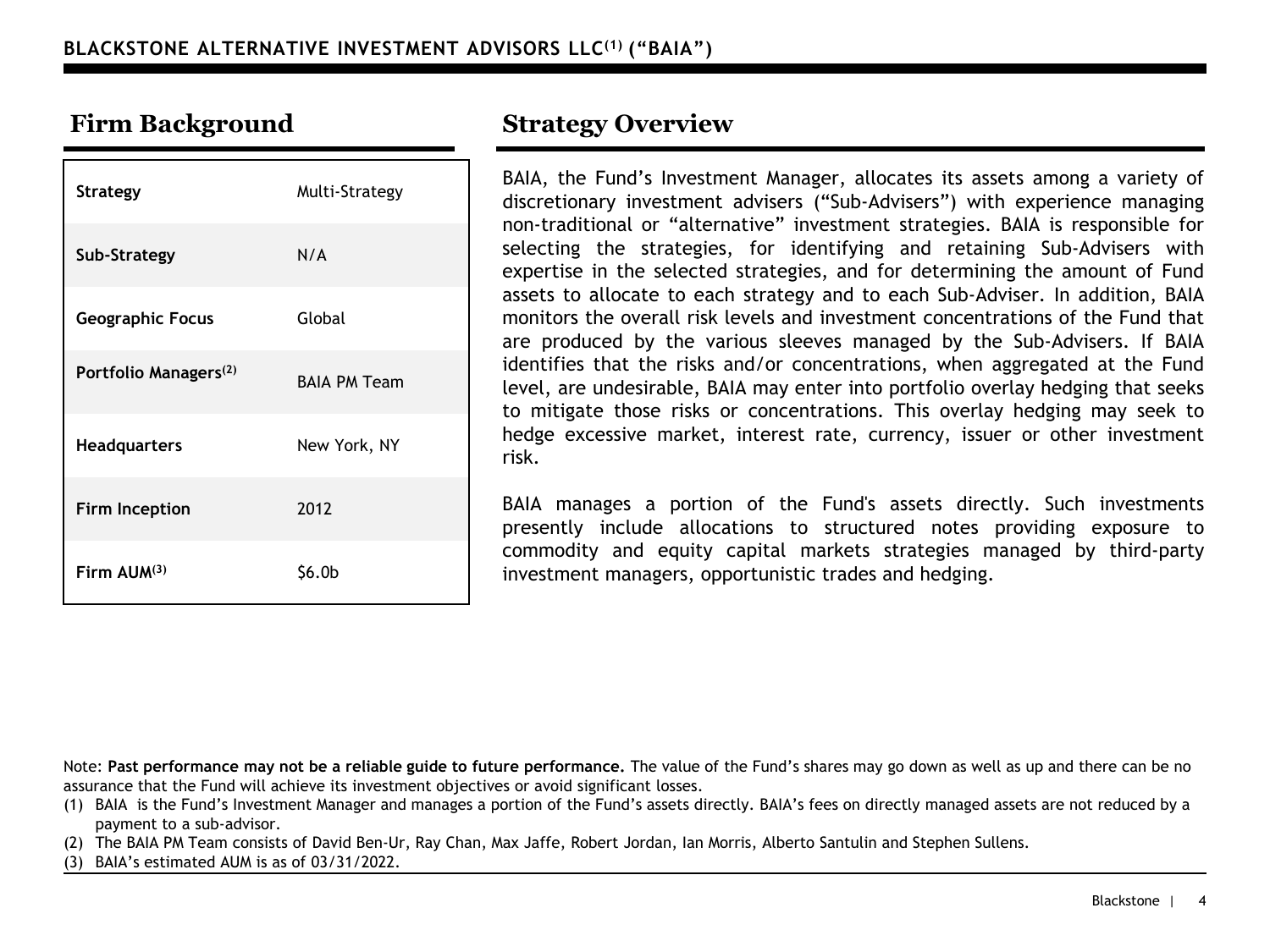# **II. Sub-Adviser Profiles**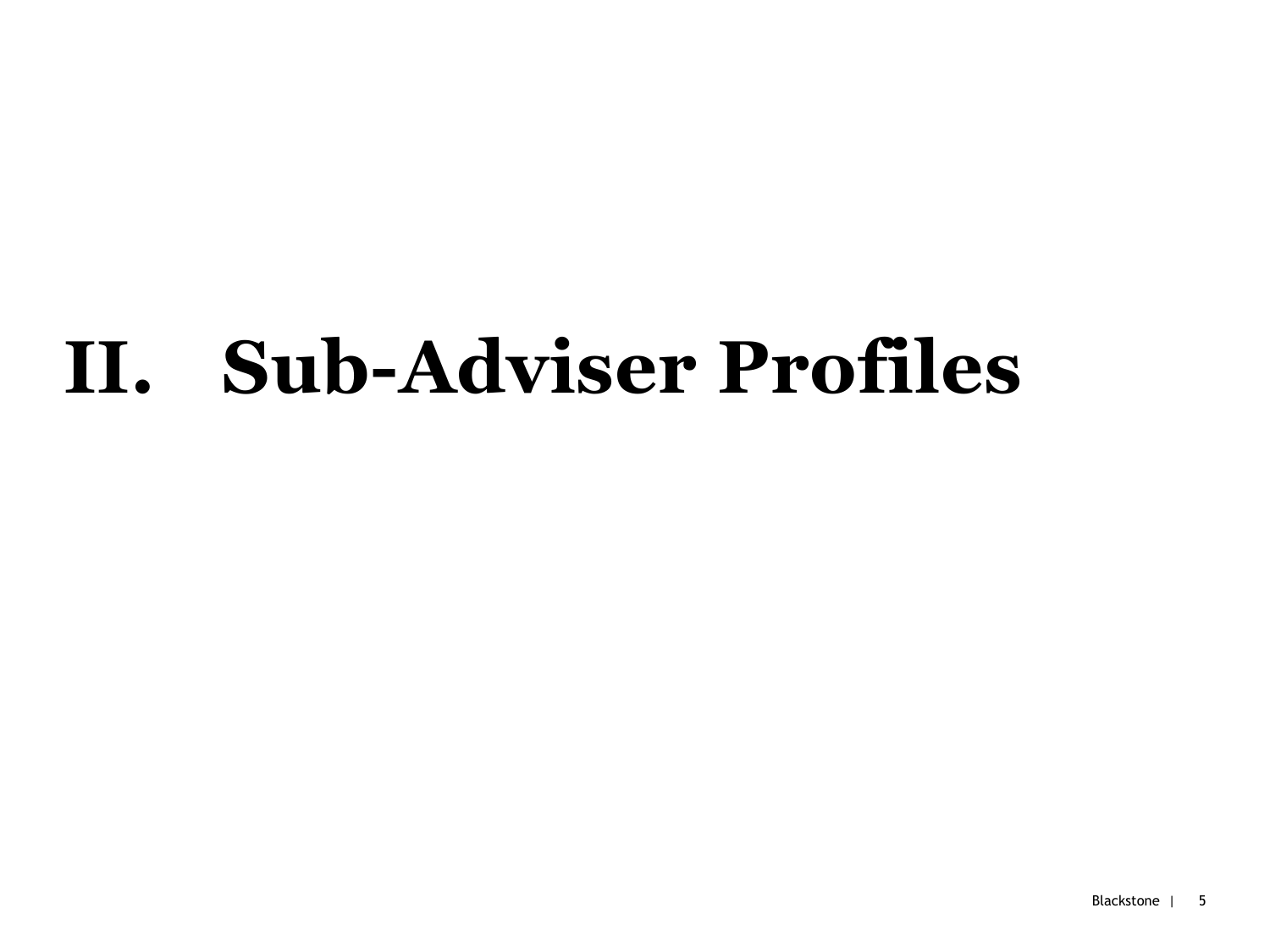| <b>Strategy</b>         | <b>Equity Hedge</b><br><b>Strategies</b> |
|-------------------------|------------------------------------------|
| Sub-Strategy            | Equity Long/Short                        |
| <b>Geographic Focus</b> | North America                            |
| <b>Headquarters</b>     | New York, NY                             |
| <b>Firm Inception</b>   | 2018                                     |
| Firm AUM(1)             | S4.3b                                    |

Aperture's investment strategy aims to identify and invest in enablers, beneficiaries, and targets of transformation. Leveraging an investable universe that includes over 2,000 small cap companies traded in the US, the strategy focuses primarily within the Consumer Discretionary, Information Technology, Healthcare, Industrials and Materials sectors.

Through a sourcing process designed to identify companies believed to be at or nearing an inflection point, followed by due diligence conducted against four criteria, the investment team strives to construct a portfolio of their best ideas. With higher concentration than traditional mutual funds, the research process and philosophy is intended to lead to a portfolio of differentiated holdings that create opportunity for differentiated returns.

Note: **Past performance may not be a reliable guide to future performance.** The value of the Fund's shares may go down as well as up and there can be no assurance that the Fund will achieve its investment objectives or avoid significant losses. The data presented above is based on information obtained or derived from the Sub-Adviser. Blackstone does not guarantee the accuracy and completeness of such information and provides no assurance regarding the performance, management or affairs of the Sub-Adviser.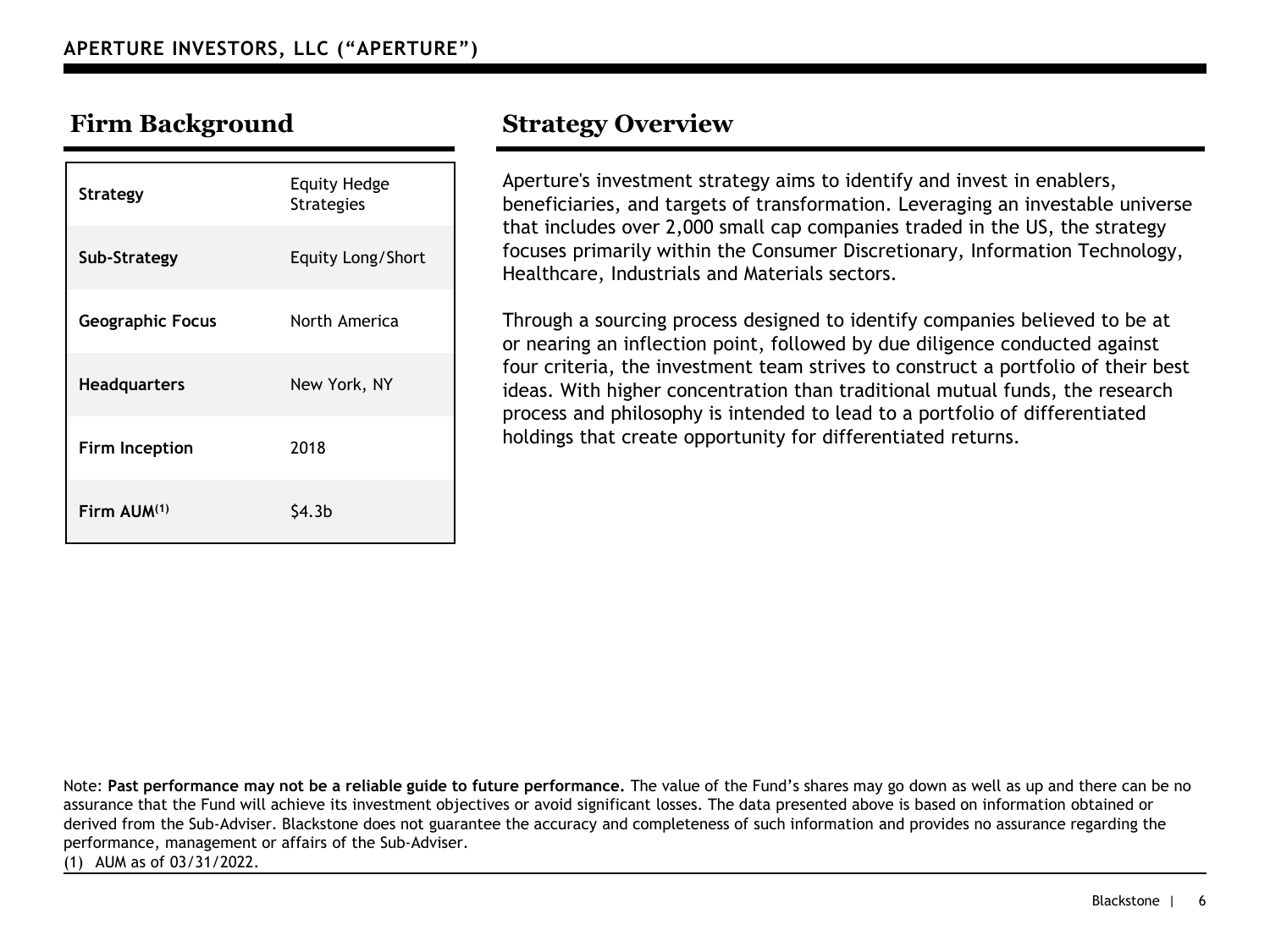| <b>Strategy</b>         | Macro                     |
|-------------------------|---------------------------|
| Sub-Strategy            | Multi-Strategy            |
| <b>Geographic Focus</b> | Global                    |
| Headquarters            | London, United<br>Kingdom |
| <b>Firm Inception</b>   | 2017                      |
| Firm $AlJM^{(1)}$       | \$536.0m                  |

Bayforest is a multi-asset quantitative research firm that combines real-time statistical inference analytics with deep market expertise. It specialises in stream learning algorithms to analyse large quantities of data, built solely on proprietary infrastructure.

Bayforest's proprietary algorithm consumes large quantities of data to infer actionable insights in real time, which in turn are used to identifying complex patterns that may be formed because of market inefficiencies.

The strategy for the Fund invests across industry sectors, with a focus on trading equities and equity indices. The strategy relies solely on quantitative analysis to build signals that are translated to financial instrument orders. The end-to-end process is entirely systematic and aims to capture perceived market inefficiencies.

Note: **Past performance may not be a reliable guide to future performance.** The value of the Fund's shares may go down as well as up and there can be no assurance that the Fund will achieve its investment objectives or avoid significant losses. The data presented above is based on information obtained or derived from the Sub-Adviser. Blackstone does not guarantee the accuracy and completeness of such information and provides no assurance regarding the performance, management or affairs of the Sub-Adviser.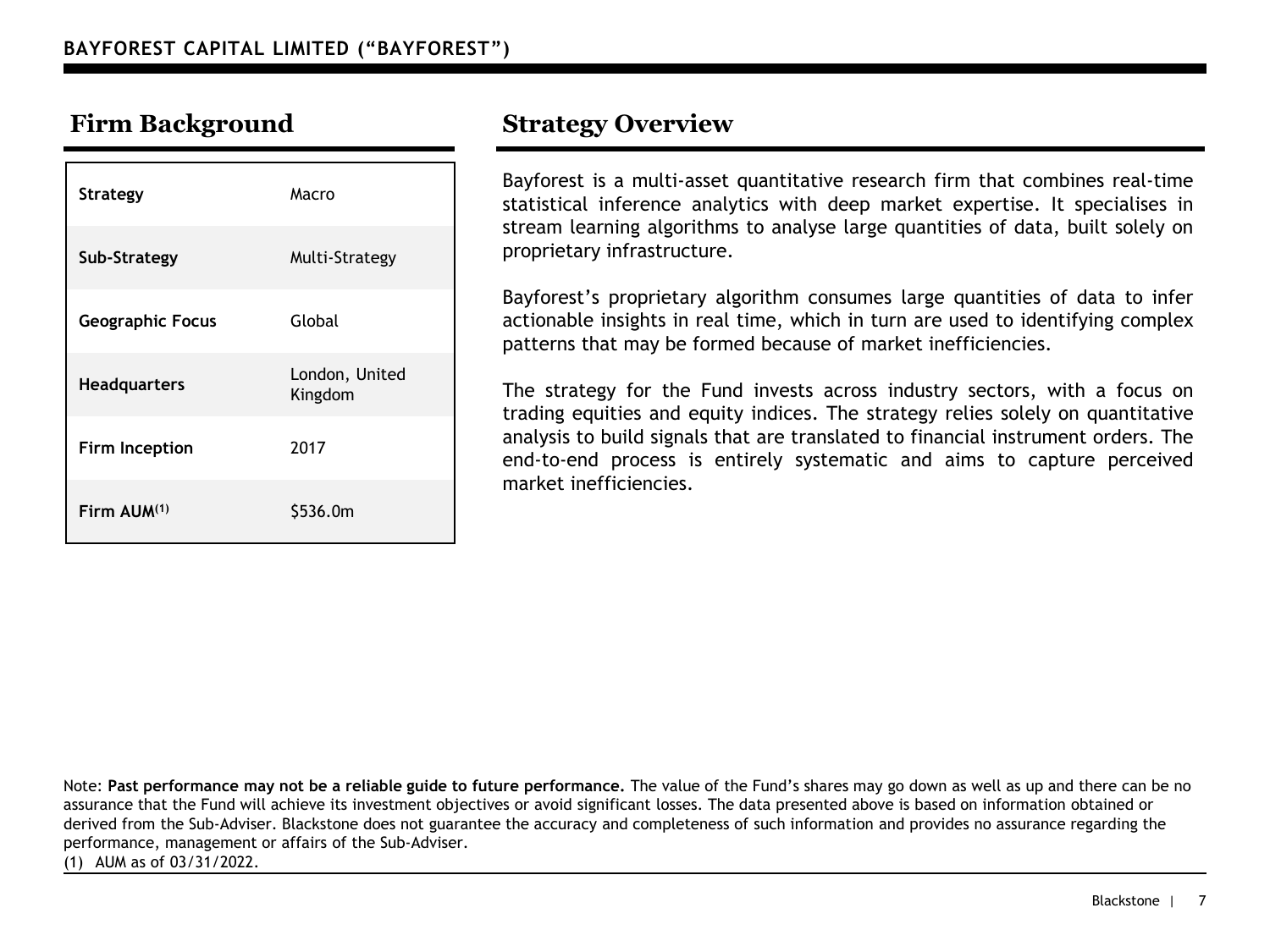| <b>Strategy</b>         | Relative Value                 |
|-------------------------|--------------------------------|
| Sub-Strategy            | Fixed Income -<br>Asset Backed |
| <b>Geographic Focus</b> | North America                  |
| <b>Headquarters</b>     | Coral Gables, FL               |
| Firm Inception          | 1993                           |
| Firm AUM(1)             | S14.6b                         |

Bayview is a mortgage-focused manager that aims to generate capital appreciation by investing in undervalued senior residential and commercial mortgage-backed securities, senior consumer asset-backed securities and related derivatives originated after 2009.

In sourcing ideas for the strategy, the manager leverages the experience, deep team and infrastructure of the broader Bayview firm in sourcing, purchasing, special servicing and divesting whole loans. Bayview is an active purchaser of large and small pools of seasoned real-estate backed (performing and nonperforming) loans from a variety of banks and government agencies. It is also an active seller of mortgage loans, including seasoned, performing assets to regional and community banks that find it advantageous to purchase performing assets in their footprints to supplement their loan originations.

Note: **Past performance may not be a reliable guide to future performance.** The value of the Fund's shares may go down as well as up and there can be no assurance that the Fund will achieve its investment objectives or avoid significant losses. The data presented above is based on information obtained or derived from the Sub-Adviser. Blackstone does not guarantee the accuracy and completeness of such information and provides no assurance regarding the performance, management or affairs of the Sub-Adviser.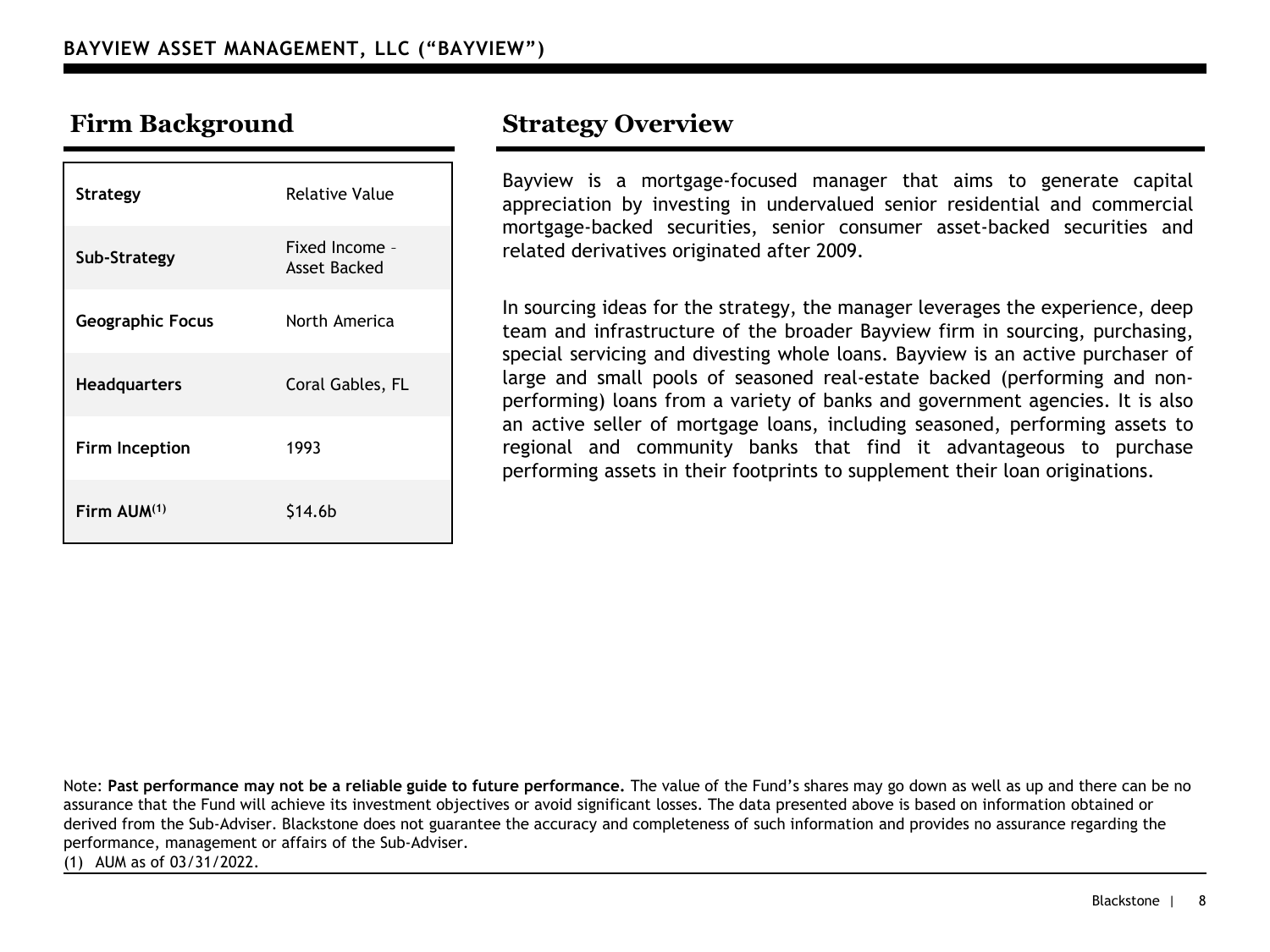| <b>Strategy</b>               | <b>Relative Value</b><br><b>Strategies</b> |
|-------------------------------|--------------------------------------------|
| Sub-Strategy                  | Fixed Income - Asset<br><b>Backed</b>      |
| <b>Geographic Focus</b>       | Global                                     |
| <b>Headquarters</b>           | New York, NY                               |
| Firm Inception <sup>(2)</sup> | 2005                                       |
| Firm $AUM^{(3)}$              | S266.4b                                    |

BX LCS, a wholly-owned subsidiary of Blackstone Inc. and an affiliate of BAIA, is an investment adviser within Blackstone's global credit investment platform, Blackstone Credit ("BXC").

BX LCS's investment strategy for the Fund is focused primarily on investments in below-investment grade corporate credit. BX LCS is focused on generating risk-adjusted returns with a strong emphasis on capital preservation across various credit instruments including bank loans, high yield bonds and collateralized loan obligation ("CLO") securities.

BX LCS leverages the scale of BXC's platform, breadth and experience of its investment team and BXC's information advantage as the largest CLO manager.

Note**: Past performance may not be a reliable guide to future performance.** The value of the Fund's shares may go down as well as up and there can be no assurance that the Fund will achieve its investment objectives or avoid significant losses. The data presented above is based on information obtained or derived from the Sub-Adviser. Blackstone does not guarantee the accuracy and completeness of such information and provides no assurance regarding the performance, management or affairs of the Sub-Adviser.

(1) Blackstone and its affiliates have financial interests in asset managers. Any allocation by Blackstone to a subsidiary or other affiliates (such as BRESSA) benefits Blackstone Inc. and any redemption or reduction of such allocation would be detrimental to Blackstone Inc., creating potential conflicts of interest in allocation decisions. For a discussion of this and other conflicts, please see the Additional Disclosure section at the end of this document.

(2) Inception date is for BXC.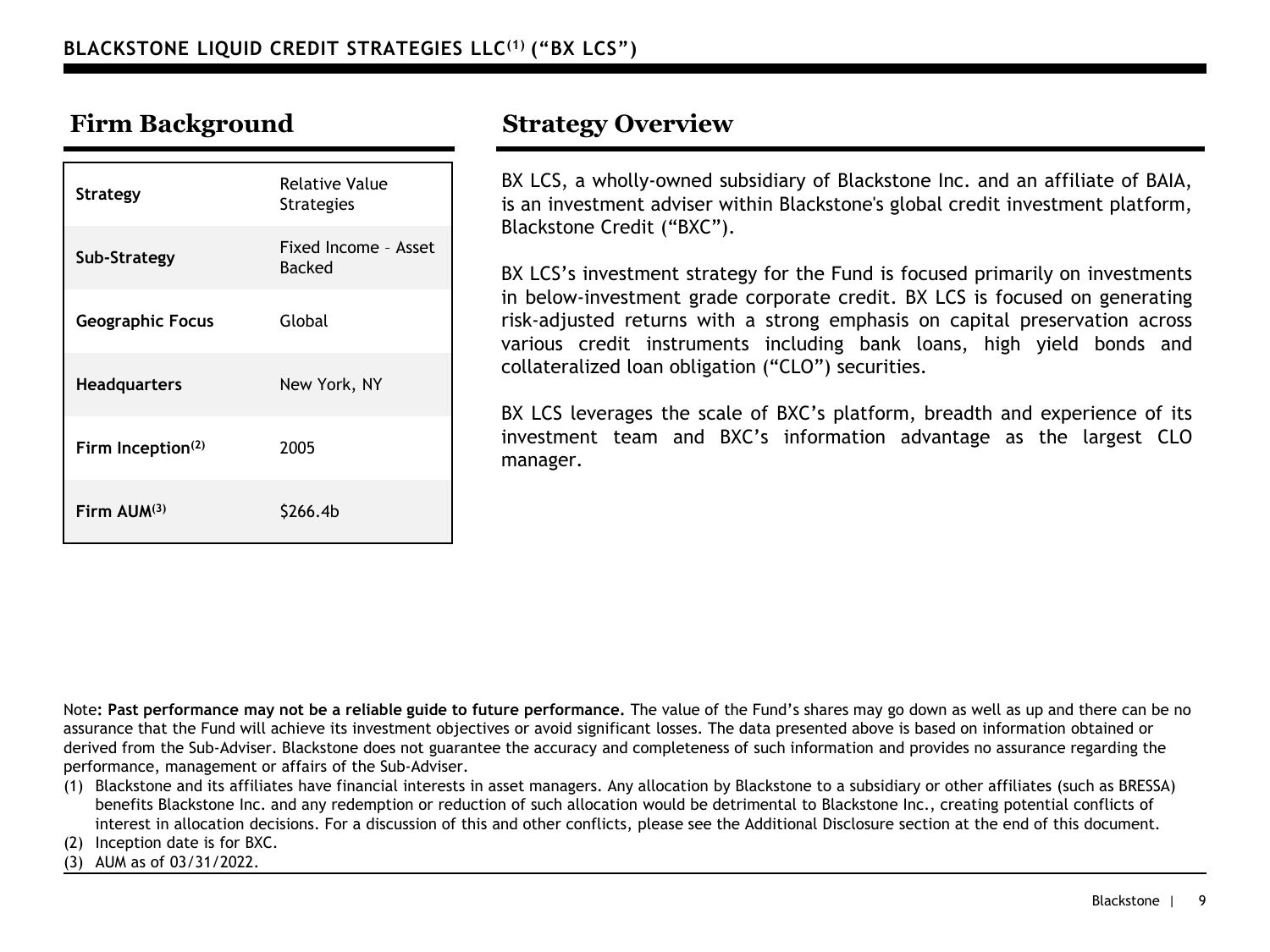| <b>Strategy</b>         | <b>Relative Value</b>          |
|-------------------------|--------------------------------|
| Sub-Strategy            | Fixed Income - Asset<br>Backed |
| <b>Geographic Focus</b> | Global                         |
| <b>Headquarters</b>     | New York, NY                   |
| Firm Inception          | 2007                           |
| Firm $AlJM^{(2)}$       | S46.4b                         |

BRESSA, a wholly-owned subsidiary of Blackstone Inc. and an affiliate of BAIA, is an investment adviser within the Blackstone Real Estate Debt Strategies group ("BREDS").

BRESSA's investment strategy for the Fund primarily focuses on credit-oriented, liquid high-yield real estate investments including CMBS, RMBS, corporate debt, CDOs, CLOs, CMBX and REITs and seeks to identify relative value opportunities between asset classes.

BRESSA (i) seeks to drive returns by optimizing credit selection and relative value across liquid real estate debt-related investments, (ii) seeks yield and current income while focusing on market risk, and (iii) targets zero interest rate exposure as an alternative to traditional fixed income.

BRESSA benefits from the expertise, proprietary insight and deep relationships of the Blackstone real estate teams. This knowledge informs a risk analysis of potential positions, creates investment opportunities and enables security selection to create a portfolio consistent with Blackstone's global viewpoint.

Note: **Past performance may not be a reliable guide to future performance.** The value of the Fund's shares may go down as well as up and there can be no assurance that the Fund will achieve its investment objectives or avoid significant losses. The data presented above is based on information obtained or derived from the Sub-Adviser. Blackstone does not guarantee the accuracy and completeness of such information and provides no assurance regarding the performance, management or affairs of the Sub-Adviser.

(1) Blackstone and its affiliates have financial interests in asset managers. Any allocation by Blackstone to a subsidiary or other affiliates (such as BRESSA) benefits Blackstone Inc. and any redemption or reduction of such allocation would be detrimental to Blackstone Inc., creating potential conflicts of interest in allocation decisions. For a discussion of this and other conflicts, please see the Additional Disclosure section at the end of this document.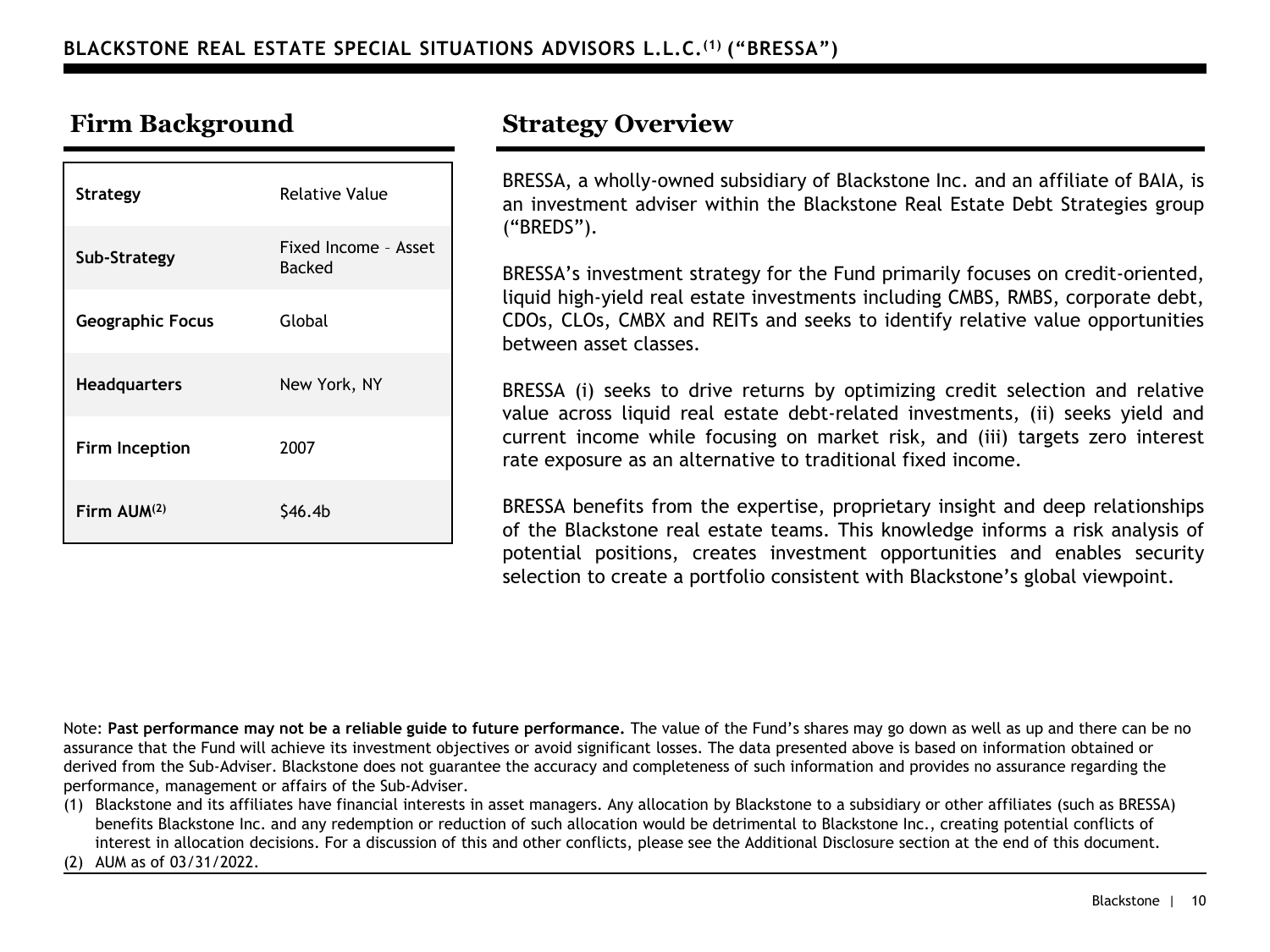| <b>Strategy</b>         | Event Driven                 |
|-------------------------|------------------------------|
| Sub-Strategy            | Distressed/<br>Restructuring |
| <b>Geographic Focus</b> | North America                |
| <b>Headquarters</b>     | New York, NY                 |
| Firm Inception          | 1997                         |
| Firm $AlJM^{(1)}$       | \$3.6b                       |

Caspian is a credit manager that focuses on capital structure arbitrage strategies and stressed/distressed investing. Caspian seeks attractive, longterm, risk-adjusted returns by applying a flexible and opportunistic approach to investing which involves evaluating the current attractiveness of various asset classes.

Caspian invests in a variety of securities but has historically focused on three trading strategies: 1) stressed/distressed corporate situations; 2) capital structure arbitrage; and 3) value shorting.

Most strategies are based on fundamental analysis with valuation work focusing on going concern and asset liquidation scenarios. Caspian creates comprehensive models to evaluate important fundamental characteristics such as asset quality, market share, industry value chain dynamics, free cash flow, liquidity, capital structure and/or possible near-term catalysts. After comparing the potential risk/reward of various credit outcomes on the entire corporate capital structure, Caspian seeks to implement favorable risk/reward strategies on a credit by credit basis, which could be expressed as stressed/distressed long, value short, or intra-capital structure long/short positions.

Note: **Past performance may not be a reliable guide to future performance.** The value of the Fund's shares may go down as well as up and there can be no assurance that the Fund will achieve its investment objectives or avoid significant losses. The data presented above is based on information obtained or derived from the Sub-Adviser. Blackstone does not guarantee the accuracy and completeness of such information and provides no assurance regarding the performance, management or affairs of the Sub-Adviser.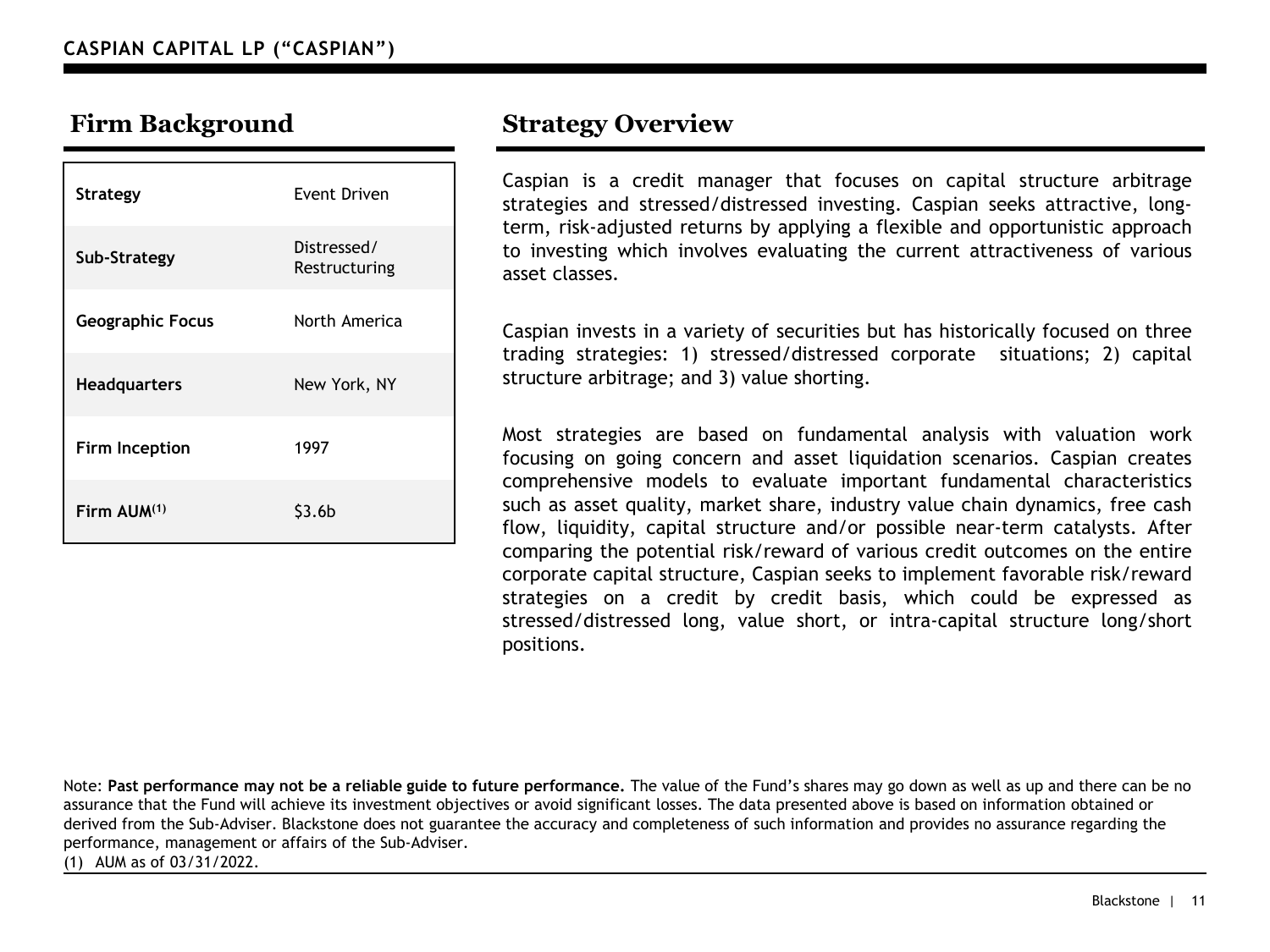| <b>Strategy</b>         | Multi-Strategy |
|-------------------------|----------------|
| Sub-Strategy            | N/A            |
| <b>Geographic Focus</b> | Global         |
| <b>Headquarters</b>     | New York, NY   |
| Firm Inception(1)       | 1988           |
| Firm AUM(2)             | \$21.3b        |

DESIM is a member of the D. E. Shaw group, a global investment and technology development firm that combines a rigorous quantitative approach with a complementary strategic focus on qualitative strategies. The strategy that DESIM deploys on behalf of the Fund seeks dynamic exposures to risk premia in core global assets along with the potential capture of more exotic forms of risk premia and opportunistic alpha. The strategy's objective is to produce, across a variety of market conditions, attractive long-term riskadjusted returns with moderate beta to the S&P 500 and various other major asset classes.

The strategy uses a combination of both qualitative and quantitative approaches to forecast expected returns for global assets based on modeling time-varying risk premia and various other dynamics in asset prices. The resulting portfolio is bucketed into five categories: credit, nominal rates, equities, inflation, and opportunistic.

The strategy also employs DESIM's rigorous risk management process, which involves the application of a proprietary optimizer supplemented by a scenario-based framework focused on managing tail risk.

Note: **Past performance may not be a reliable guide to future performance.** The value of the Fund's shares may go down as well as up and there can be no assurance that the Fund will achieve its investment objectives or avoid significant losses. The data presented above is based on information obtained or derived from the Sub-Adviser. Blackstone does not guarantee the accuracy and completeness of such information and provides no assurance regarding the performance, management or affairs of the Sub-Adviser.

(1) Inception date for the D. E. Shaw group. DESIM, a member of the D.E. Shaw group, was formed in 2005.

(2) AUM is for DESIM as of 03/31/2022.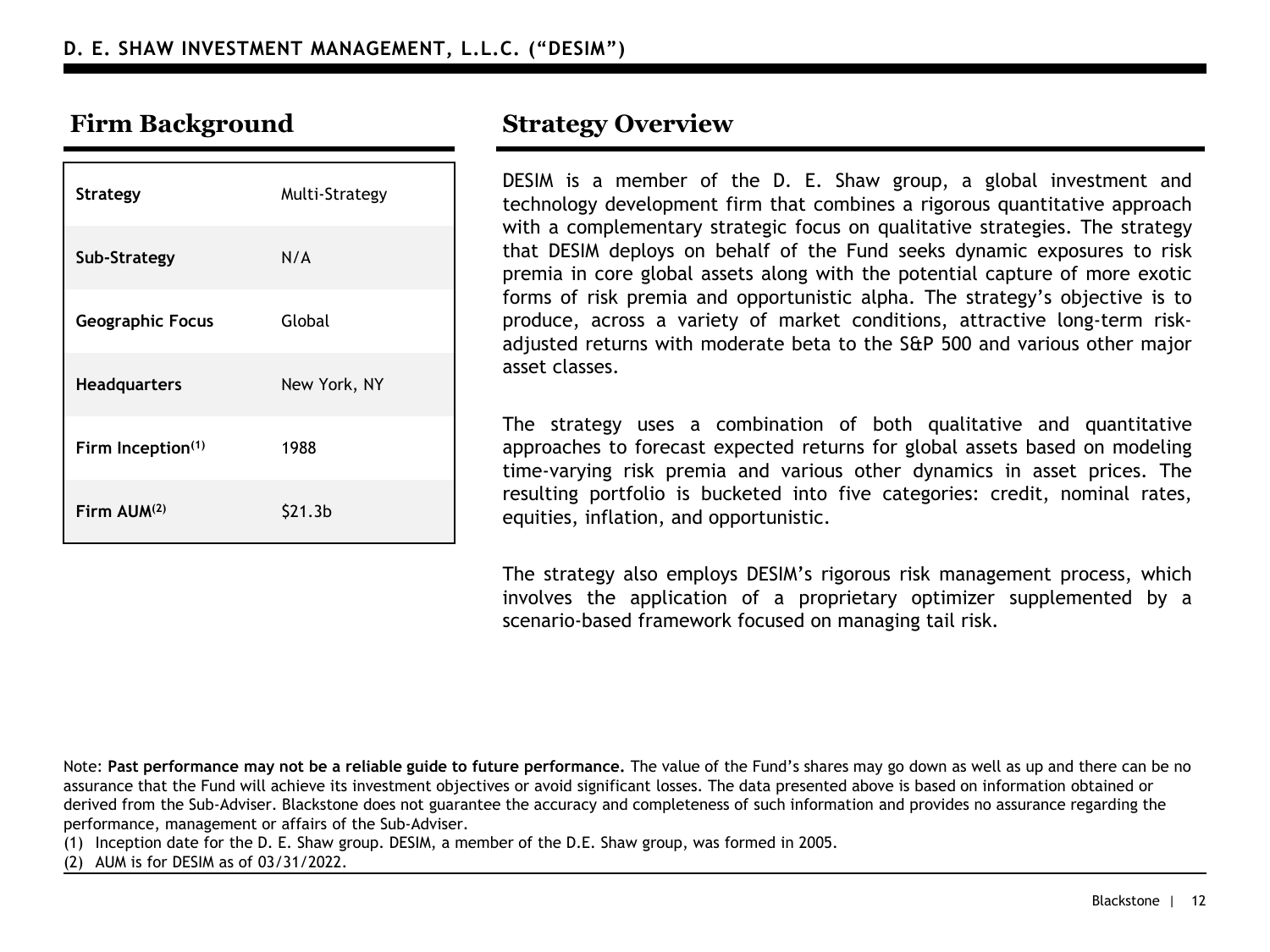| <b>Strategy</b>         | Event Driven                                     |
|-------------------------|--------------------------------------------------|
| Sub-Strategy            | Fixed Income - Asset<br><b>Backed Strategies</b> |
| <b>Geographic Focus</b> | Global                                           |
| <b>Headquarters</b>     | Arlington, VA                                    |
| <b>Firm Inception</b>   | 2005                                             |
| Firm AUM(1)             | \$5.5b                                           |

EJF uses a catalyst-driven strategy focused on debt and debt-like instruments in the financial sector.

EJF combines fundamental credit analysis, structural analysis, and experience to identify investments with favorable risk-reward profiles. EJF forms differentiated views on financials investments by understanding the opportunities created by changes in the regulatory environment.

Note**: Past performance may not be a reliable guide to future performance.** The value of the Fund's shares may go down as well as up and there can be no assurance that the Fund will achieve its investment objectives or avoid significant losses. The data presented above is based on information obtained or derived from the Sub-Adviser. Blackstone does not guarantee the accuracy and completeness of such information and provides no assurance regarding the performance, management or affairs of the Sub-Adviser.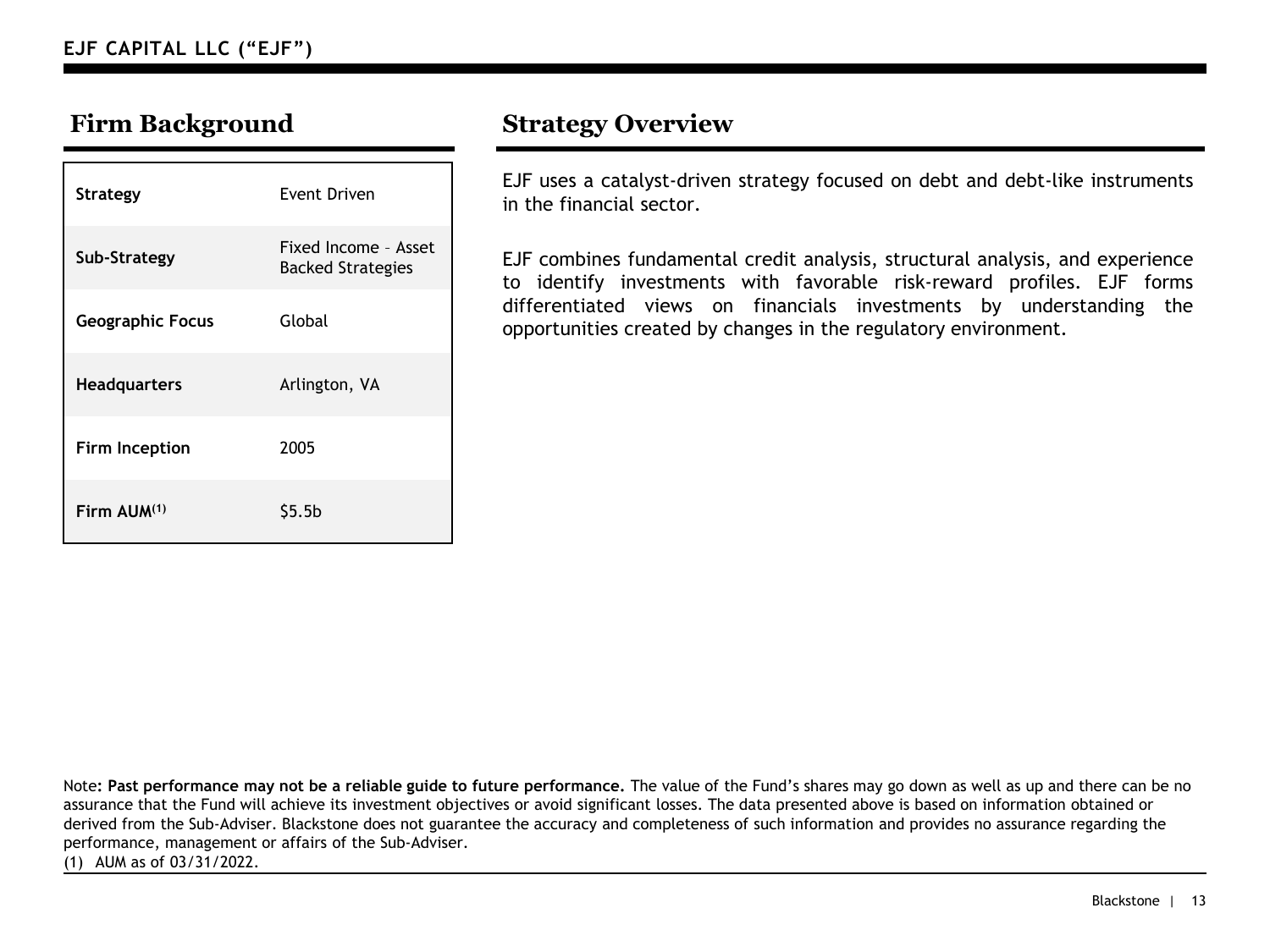| Strategy                | Relative Value<br><b>Strategies</b> |
|-------------------------|-------------------------------------|
| Sub-Strategy            | Fixed Income -<br>Sovereign         |
| <b>Geographic Focus</b> | Global                              |
| <b>Headquarters</b>     | London, UK                          |
| <b>Firm Inception</b>   | 2021                                |
| Firm AUM(2)             | \$770.0m                            |

The Sub-Adviser is a relative value long/short credit manager focused on liquid emerging markets. The Sub-Adviser's investment process is primarily based on fundamental research.

The Sub-Adviser's investment strategy for the Fund predominantly invests in sovereign & quasi-sovereign cash bonds, liquid corporates, single-name CDS, CDX indices and associated liquid hedge instruments. The trading strategy is expressed in a diversified portfolio across four relative value trading activities (relative value, high frequency, convexity and strategy). The strategy seeks to generate alpha by taking advantage of mispricing in less efficient, and liquid sovereign bond markets.

The strategy benefits from the portfolio manager's trading acumen, active risk management techniques and the combined experience of the Sub-Adviser's dedicated investment team.

Note: **Past performance may not be a reliable guide to future performance.** The value of the Fund's shares may go down as well as up and there can be no assurance that the Fund will achieve its investment objectives or avoid significant losses. The data presented above is based on information obtained or derived from the Sub-Adviser. Blackstone does not guarantee the accuracy and completeness of such information and provides no assurance regarding the performance, management or affairs of the Sub-Adviser.

(1) Please refer to the Fund's Prospectus for a full list of Sub-Advisers.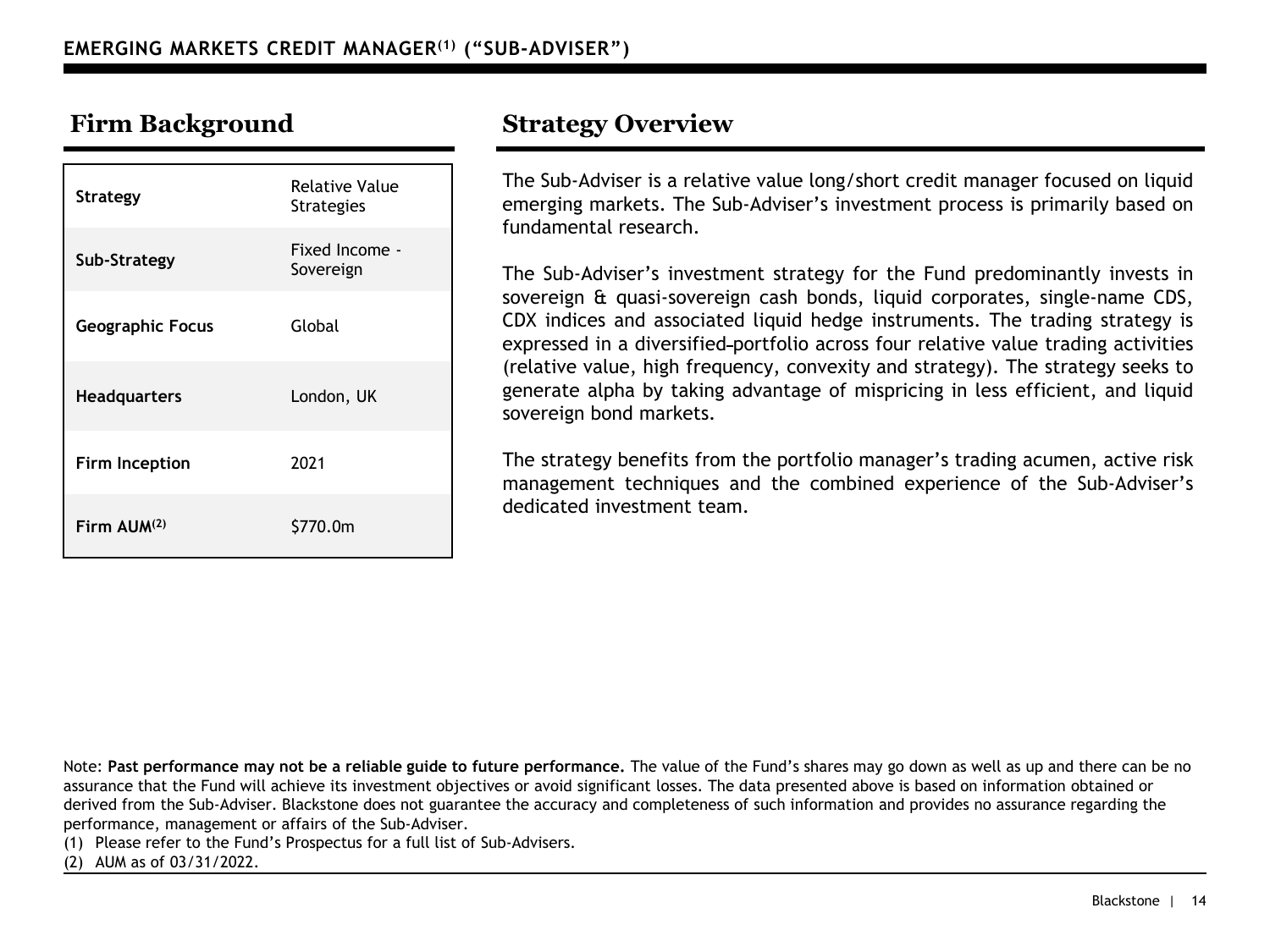| <b>Strategy</b>         | Macro                     |
|-------------------------|---------------------------|
| Sub-Strategy            | Discretionary<br>Thematic |
| <b>Geographic Focus</b> | Global                    |
| Headquarters            | London, UK                |
| Firm Inception(1)       | 2000                      |
| Firm $AlJM^{(2)}$       | \$6.3 <sub>b</sub>        |

Emso is an emerging markets manager focused on credit, rates and currencies. It combines a value-oriented investment approach with a macro overlay.

Emso's primary investment strategy typically pursues value-oriented investments and transactions in the securities of sovereign and corporate obligors, principally in emerging markets, which are primarily rated noninvestment grade. The emphasis is on securities that are undervalued either due to insufficient research coverage of the obligor or due to the complexity of their structure. Emso monitors special situations, such as debt restructurings, as well as mispricings due to forced liquidations of substantial holdings.

Emso evaluates investment opportunities and performs an assessment of the risks related to those investments as well as the opportunities to mitigate them. In addition, Emso endeavors to reduce risk and enhance returns by opportunistically hedging the credit, interest rate, currency and other risks related to investing principally in emerging markets.

Note: **Past performance may not be a reliable guide to future performance.** The value of the Fund's shares may go down as well as up and there can be no assurance that the Fund will achieve its investment objectives or avoid significant losses. The data presented above is based on information obtained or derived from the Sub-Adviser. Blackstone does not guarantee the accuracy and completeness of such information and provides no assurance regarding the performance, management or affairs of the Sub-Adviser.

(1) While the Firm's management business started in 2000, its current management company, Emso Asset Management Limited, was formed in 2003.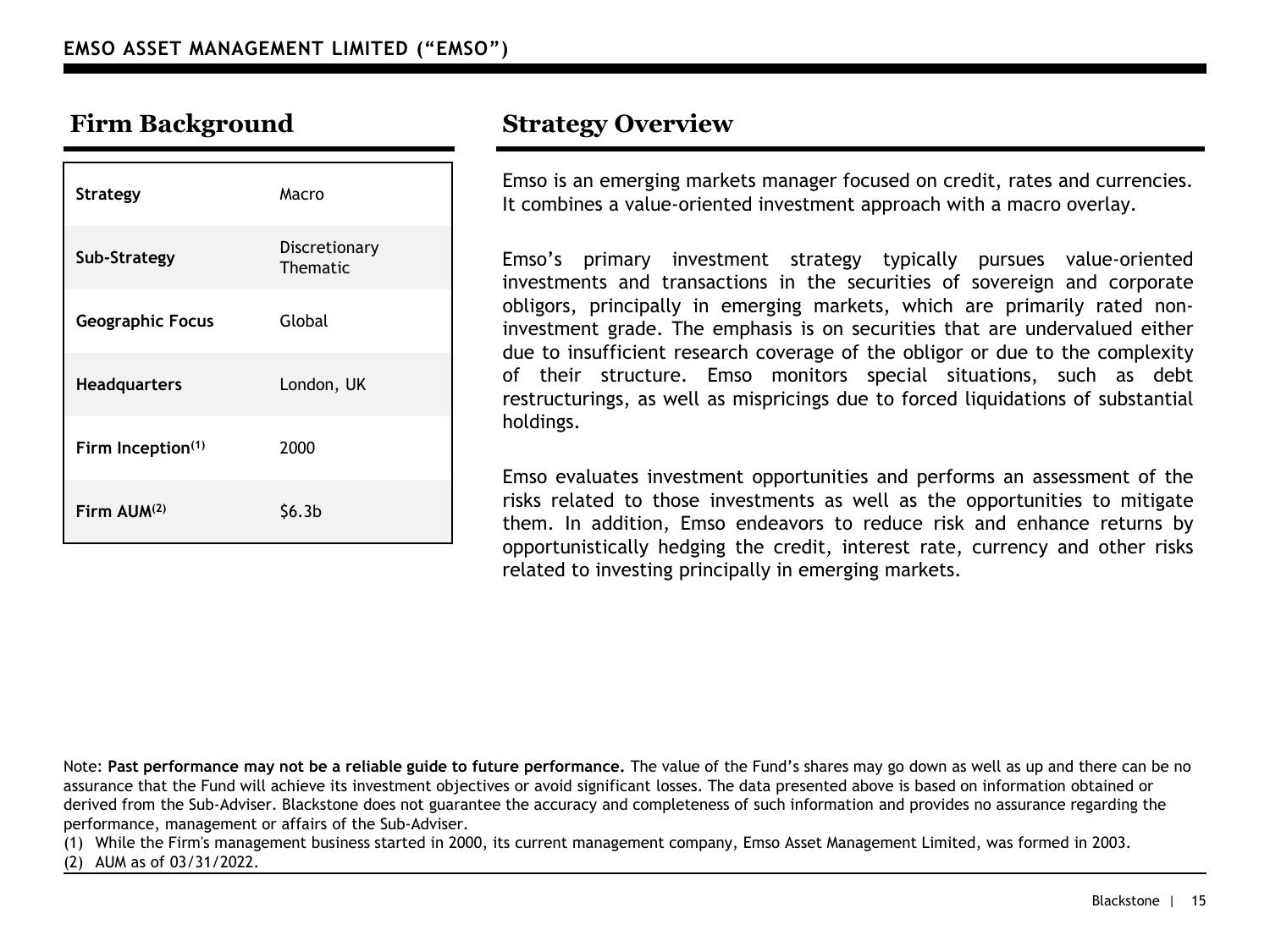| <b>Strategy</b>         | <b>Equity Hedge</b>                    |
|-------------------------|----------------------------------------|
| Sub-Strategy            | <b>Equity Market</b><br><b>Neutral</b> |
| <b>Geographic Focus</b> | <b>United States</b>                   |
| <b>Headquarters</b>     | Greenwich, CT                          |
| Firm Inception          | 2002                                   |
| Firm AUM(1)             | \$863.0m                               |

Endeavour is an equity market neutral manager that invests across the financial services sector, with a style that combines bottom-up fundamental research with perspective on the macroeconomic, regulatory, and financial conditions that impact the industry.

Endeavour primarily invests in securities within the banking, insurance, mortgage, specialty finance, and brokerage/asset management sectors. Endeavour evaluates investment opportunities with a stock specific lens, understanding how industry trends, economic data, and competitive dynamics impact company fundamentals to inform idea generation, analysis, and risk management.

Note: **Past performance may not be a reliable guide to future performance.** The value of the Fund's shares may go down as well as up and there can be no assurance that the Fund will achieve its investment objectives or avoid significant losses. The data presented above is based on information obtained or derived from the Sub-Adviser. Blackstone does not guarantee the accuracy and completeness of such information and provides no assurance regarding the performance, management or affairs of the Sub-Adviser.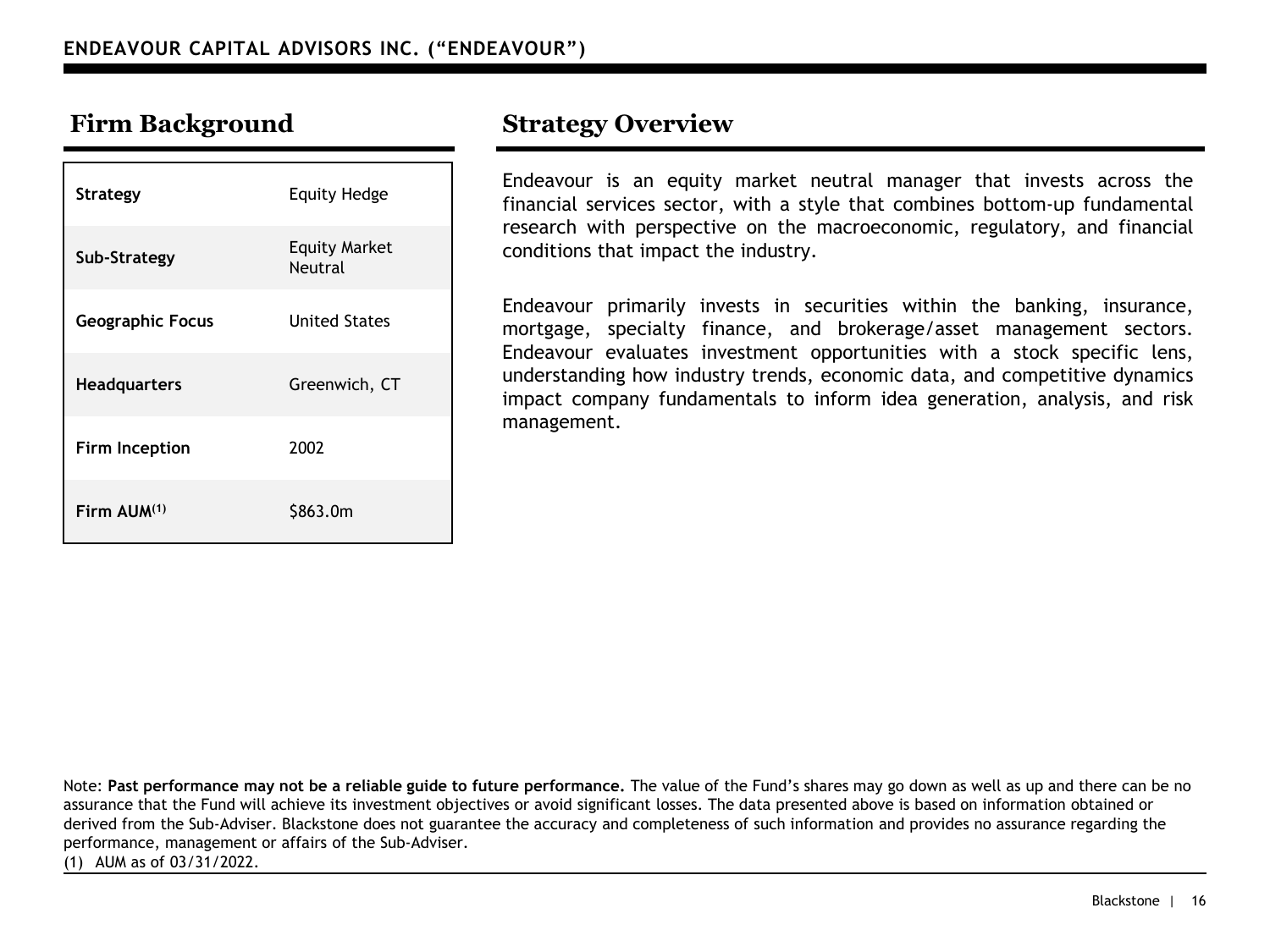| Strategy                | <b>Equity Hedge</b>      |
|-------------------------|--------------------------|
| Sub-Strategy            | <b>Equity Long Short</b> |
| <b>Geographic Focus</b> | Global                   |
| Headquarters            | New York, NY             |
| <b>Firm Inception</b>   | 2005                     |
| Firm AUM(1)             | \$1.8b                   |

HealthCor is a long/short equity manager primarily focused on the Biotech, Pharma, Medtech, and Services sub-sectors of Healthcare. While the team has the ability to evaluate investments from a scientific perspective, the strategy is grounded in translating how industry trends and competitive dynamics may impact company fundamentals, with an emphasis on financial metrics. Specifically, they look to identify situations where an underappreciated fundamental driver results in a divergence between their estimates and consensus expectations, such that a sufficient margin of safety exists.

HealthCor's investment objective is to achieve superior risk-adjusted growth primarily through investments in equity and equity-related instruments. Each investment position is generally judged on its own ability to generate profits consistent with its risk profile.

HealthCor seeks to maintain a hedged exposure. While the long book is expected to be the primary driver of alpha over time, the short side of the portfolio is positioned to be accretive to overall performance as well. From a risk management perspective, the portfolio managers are risk conscious and can be expected to reduce exposures when they are uncomfortable with the market environment.

Note: **Past performance may not be a reliable guide to future performance.** The value of the Fund's shares may go down as well as up and there can be no assurance that the Fund will achieve its investment objectives or avoid significant losses. The data presented above is based on information obtained or derived from the Sub-Adviser. Blackstone does not guarantee the accuracy and completeness of such information and provides no assurance regarding the performance, management or affairs of the Sub-Adviser.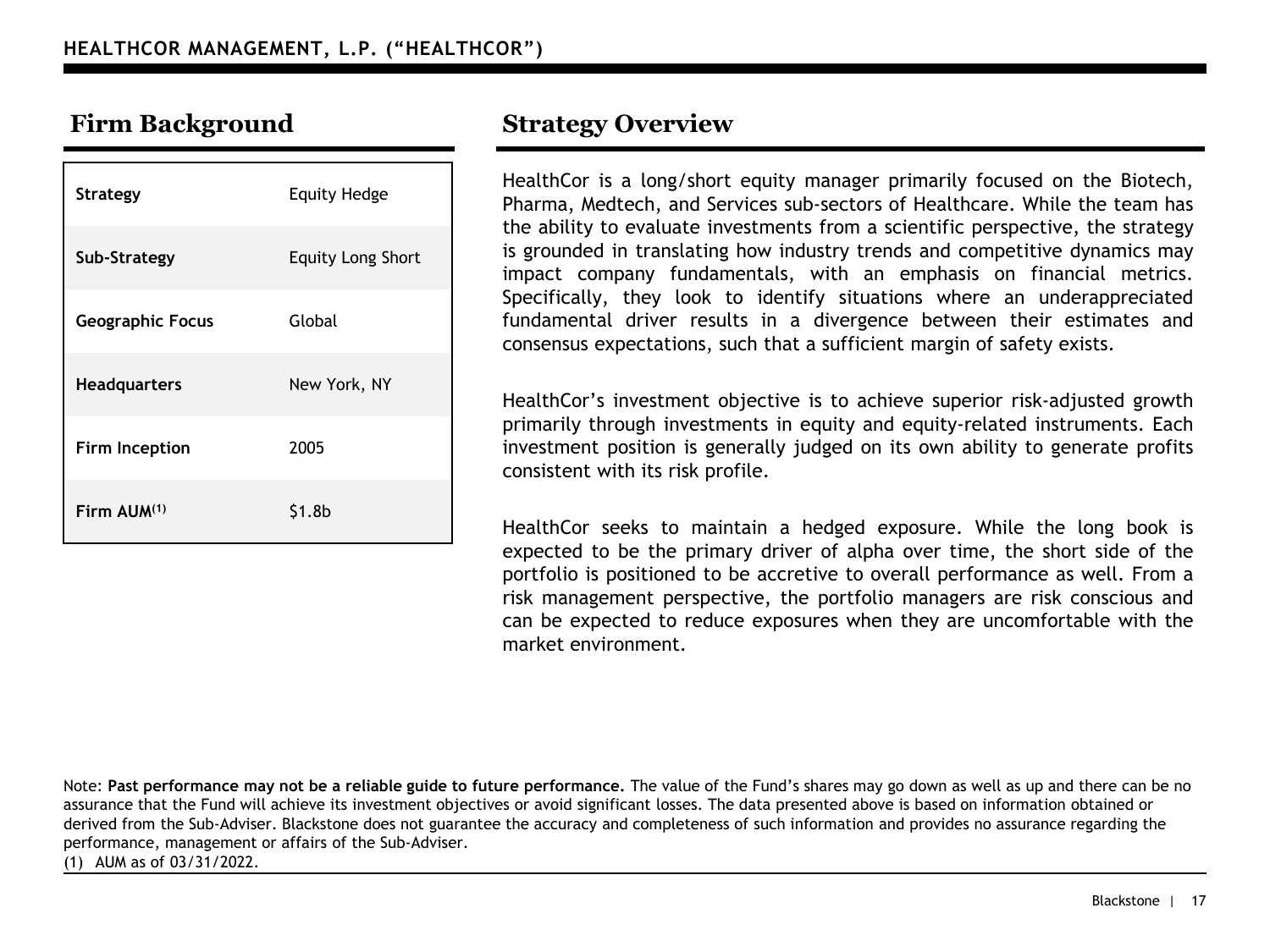| <b>Strategy</b>         | <b>Equity Hedge</b>      |
|-------------------------|--------------------------|
| Sub-Strategy            | <b>Equity Long Short</b> |
| <b>Geographic Focus</b> | China                    |
| <b>Headquarters</b>     | Hong Kong                |
| Firm Inception          | 2013                     |
| Firm AUM(1)             | \$375.0m                 |

Jasper is an institutionally focused quantitative investment manager that aims to take advantage of the idiosyncrasies of the Chinese A-share market regulatory environment and investor participant behavior.

The strategy for the Fund seeks to generate alpha by identifying mis-pricings that arise from the market's high level of retail investor participation (behavioral biases) and arbitrage opportunities created by regulatory frictions.

Jasper employs a quantitative investment process centered around the creation of alpha factors. This process consists of single factor research and analysis, factor integration, portfolio construction, and algorithmic execution.

Note: **Past performance may not be a reliable guide to future performance.** The value of the Fund's shares may go down as well as up and there can be no assurance that the Fund will achieve its investment objectives or avoid significant losses. The data presented above is based on information obtained or derived from the Sub-Adviser. Blackstone does not guarantee the accuracy and completeness of such information and provides no assurance regarding the performance, management or affairs of the Sub-Adviser.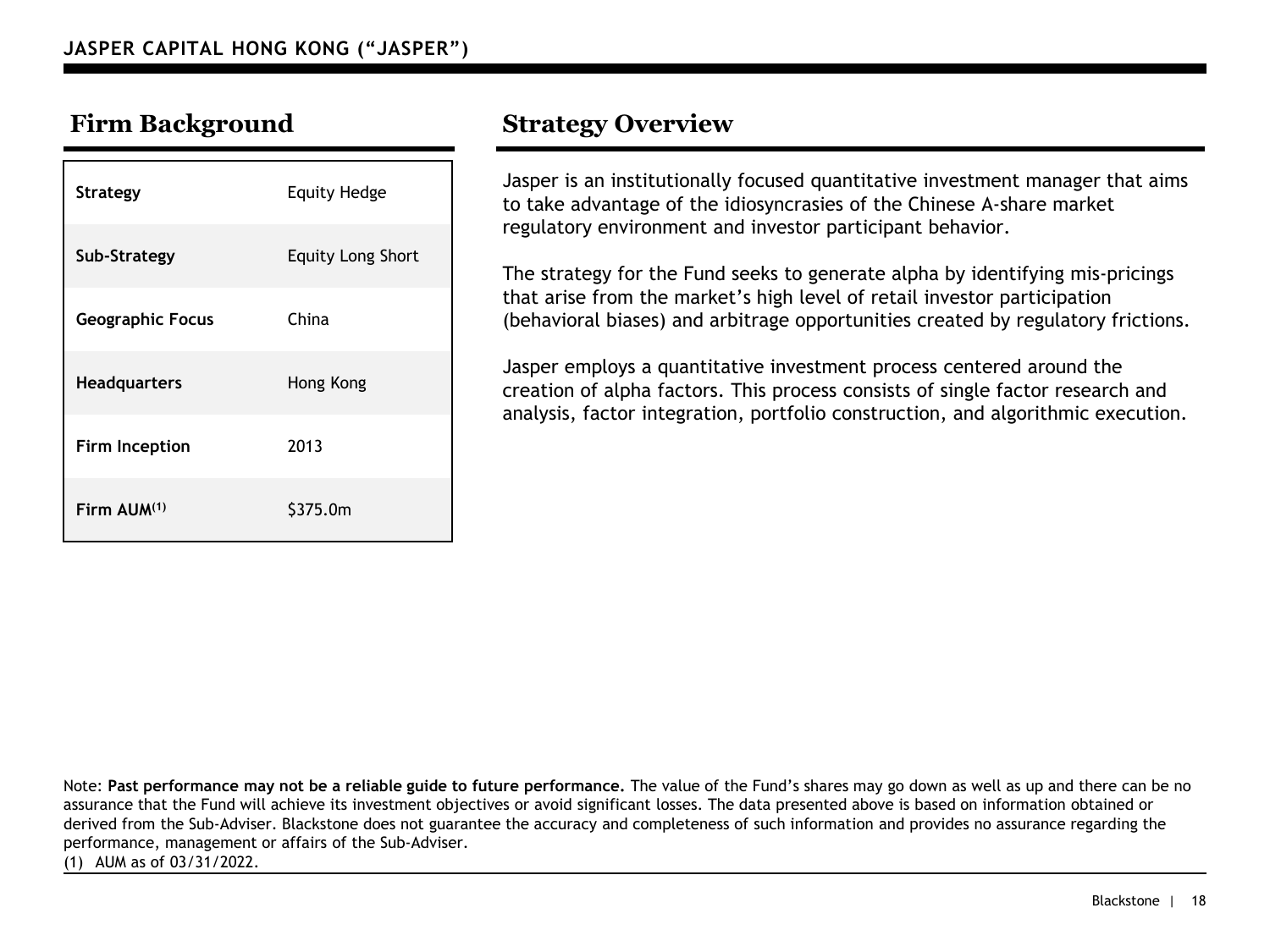| <b>Strategy</b>         | Event Driven                                       |
|-------------------------|----------------------------------------------------|
| Sub-Strategy            | Risk Arbitrage                                     |
| <b>Geographic Focus</b> | North America,<br>Western Europe,<br>and Australia |
| <b>Headquarters</b>     | Evanston, IL                                       |
| Firm Inception(2)       | 2016                                               |
| Firm $AlJM^{(3)}$       | \$13.0b                                            |

Magnetar manages a portion of the Fund's assets primarily using a risk arbitrage strategy. The strategy involves investing in equity securities of companies that are the targets of merger transactions in an effort to capture the difference in the value of the target company and its price in the marketplace. Magnetar employs a process driven and quantitative approach to value complex merger offers and to measure and manage risk.

Magnetar's primary strategy seeks to invest in companies with a broad range of market capitalizations that are targets of announced merger transactions, with a focus on North America, Western Europe, and Australia, but with potential to invest worldwide.

Note: **Past performance may not be a reliable guide to future performance.** The value of the Fund's shares may go down as well as up and there can be no assurance that the Fund will achieve its investment objectives or avoid significant losses. The data presented above is based on information obtained or derived from the Sub-Adviser. Blackstone does not guarantee the accuracy and completeness of such information and provides no assurance regarding the performance, management or affairs of the Sub-Adviser.

- (1) Blackstone and its affiliates have financial interests in asset managers. Any allocation by Blackstone to a subsidiary or other affiliates (such as Magnetar) benefits Blackstone Inc. and any redemption or reduction of such allocation would be detrimental to Blackstone Inc., creating potential conflicts of interest in allocation decisions. For a discussion of this and other conflicts, please see the Additional Disclosure section at the end of this document.
- (2) Magnetar was formed in 2016 and is an affiliate of Magnetar Financial LLC, which was founded in 2005.
- (3) AUM as of 03/31/2022. AUM reflects approximate investor capital managed by Magnetar and its affiliated investment managers, on a discretionary and non-discretionary basis, including designated investments in side pockets and unfunded commitments (money committed to any fund managed by Magnetar and its affiliated investment managers as of the report date, but not yet transferred by the investors).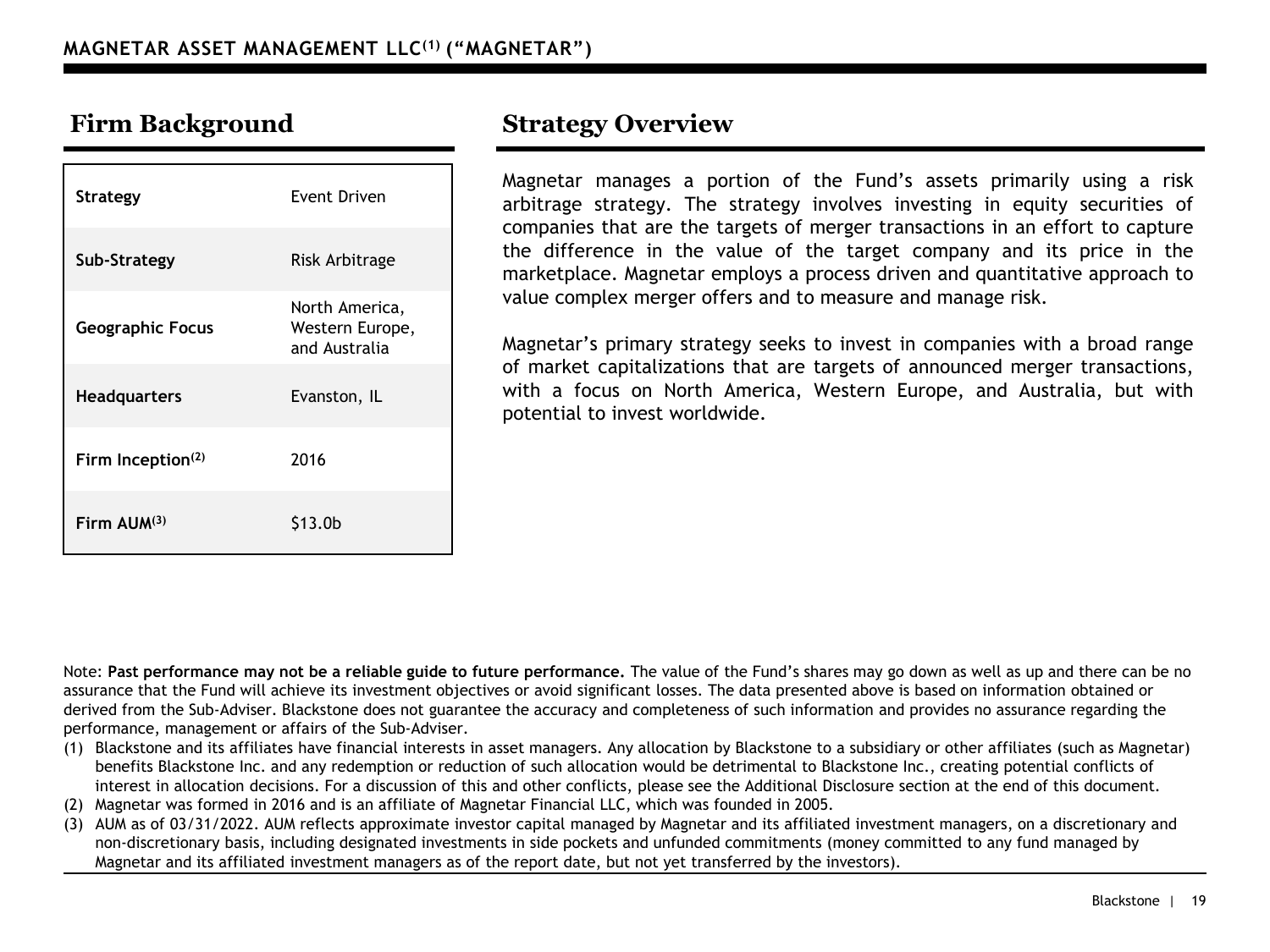| <b>Strategy</b>         | Event Driven       |
|-------------------------|--------------------|
| Sub-Strategy            | Reinsurance        |
| <b>Geographic Focus</b> | Global             |
| <b>Headquarters</b>     | Bermuda            |
| Firm Inception          | 1997               |
| Firm AUM(2)             | \$8.6 <sub>b</sub> |

Nephila manages a variety of portfolios focusing on different natural catastrophe insurance-linked instruments that provide varying levels of risk profiles to investors. As a firm, Nephila's edge is derived from its underwriting and structuring expertise in reinsurance and its ability to dynamically allocate capital to what it believes are opportunities in the market, including private transactions, CAT Bonds, ILWs, Indemnity Reinsurance and Retro.

The strategy that Nephila executes for Blackstone's mutual fund is opportunistic in nature and focuses on reinsurance—specifically Catastrophe Bonds ("CAT"). The strategy seeks to provide an attractive risk-adjusted return that is largely uncorrelated with other asset classes.

Nephila leverages its CAT models, proprietary risk systems, meteorological forecasts and industry relationships to evaluate the reinsurance market. Nephila has the ability to identify both long and short opportunities (writing and buying reinsurance) to create a balanced portfolio with an attractive risk/reward profile across geographies.

Note: **Past performance may not be a reliable guide to future performance.** The value of the Fund's shares may go down as well as up and there can be no assurance that the Fund will achieve its investment objectives or avoid significant losses. The data presented above is based on information obtained or derived from the Sub-Adviser. Blackstone does not guarantee the accuracy and completeness of such information and provides no assurance regarding the performance, management or affairs of the Sub-Adviser.

(1) Sub-Adviser is not currently managing any Fund assets. Allocations may change at any time without notice.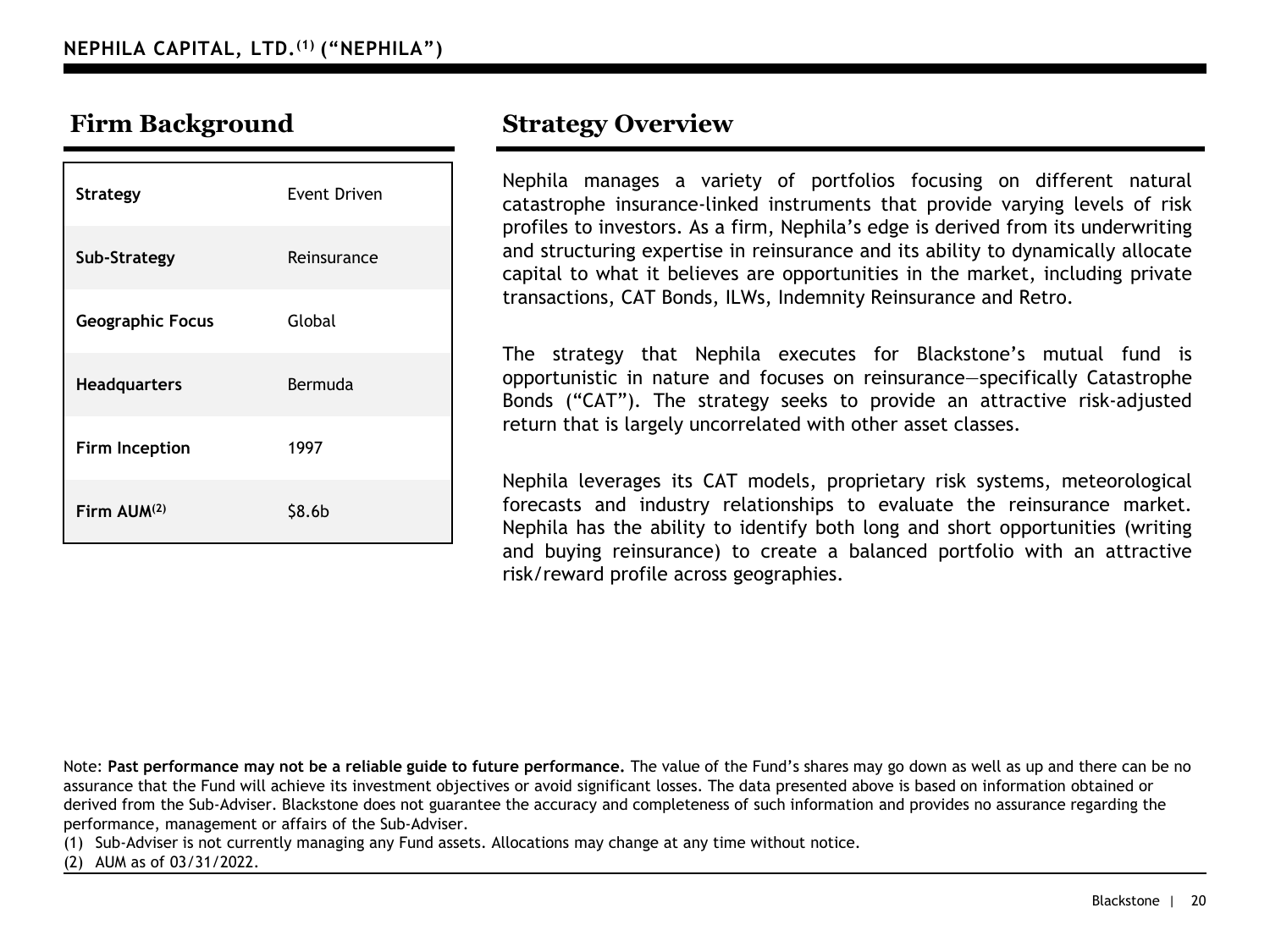| <b>Strategy</b>         | Event Driven<br><b>Strategies</b> |
|-------------------------|-----------------------------------|
| Sub-Strategy            | Event-Driven Multi<br>Strategy    |
| <b>Geographic Focus</b> | Global                            |
| <b>Headquarters</b>     | New York, NY                      |
| Firm Inception          | 2013                              |
| Firm AUM(1)             | \$550.0m                          |

Sage Rock is an event driven manager with a focus on special situations investing.

Sage Rock's sub-strategy seeks to capture the embedded value of Special Purpose Acquisition Companies ("SPAC") units (comprised of common stock, warrants and rights) (the "SPACs Sub-Strategy").

The SPACs Sub-Strategy involves systematically buying positions in a broad range of outstanding SPAC units and future SPAC unit IPOs, and generally holding the associated common stock, warrants and rights until the completion of a deal. Sage Rock applies a discretionary overlay to eliminate some SPACs and trade SPAC units, common stock and warrants based on, among other things, expected internal rate of return, richness/cheapness, and evaluation of the SPAC sponsors. Additionally, Sage Rock will hold associated SPAC securities post the closing of a SPAC deal.

Note: **Past performance may not be a reliable guide to future performance.** The value of the Fund's shares may go down as well as up and there can be no assurance that the Fund will achieve its investment objectives or avoid significant losses. The data presented above is based on information obtained or derived from the Sub-Adviser. Blackstone does not guarantee the accuracy and completeness of such information and provides no assurance regarding the performance, management or affairs of the Sub-Adviser.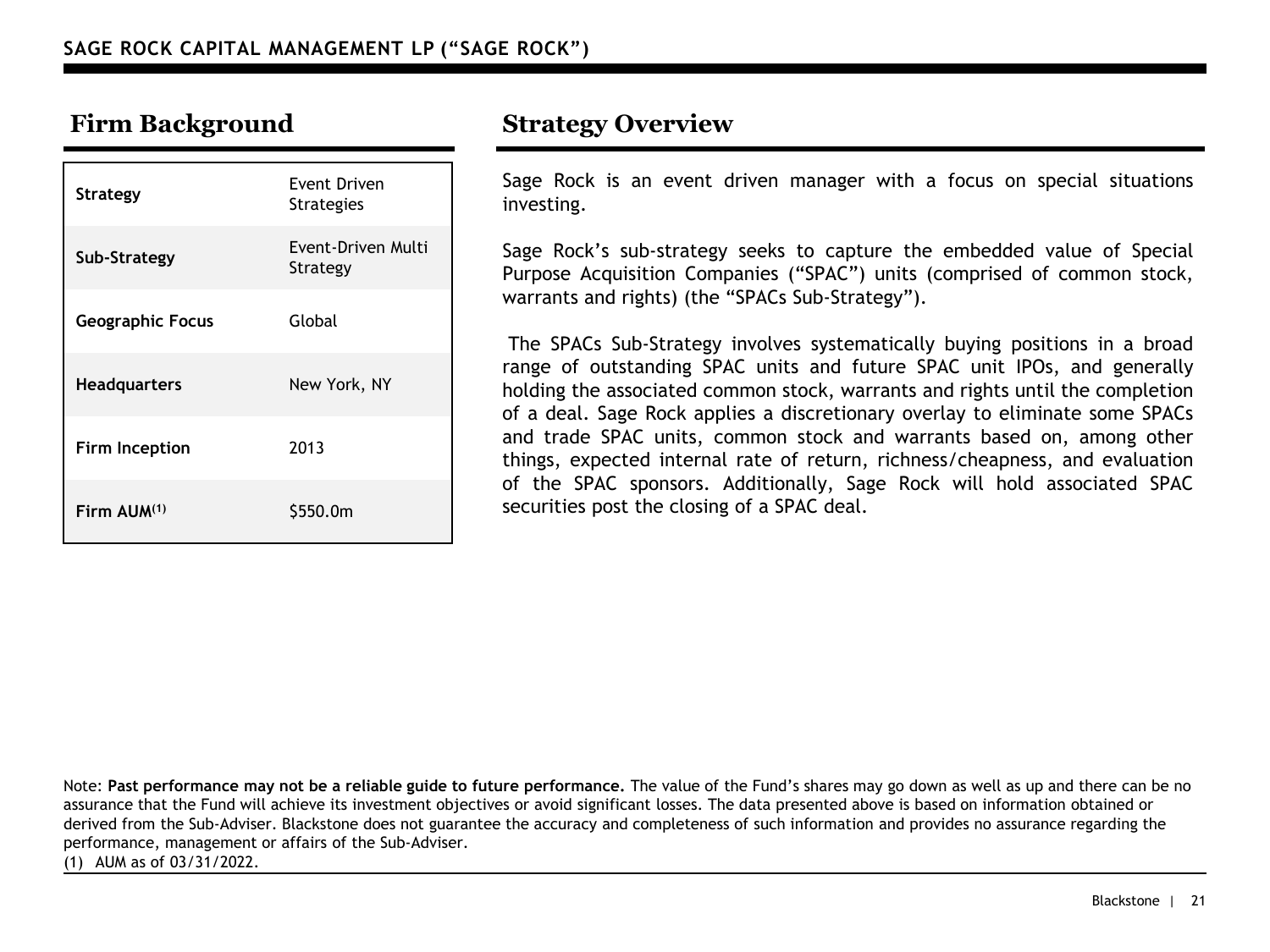| <b>Strategy</b>         | <b>Equity Hedge</b>      |
|-------------------------|--------------------------|
| Sub-Strategy            | <b>Equity Long Short</b> |
| <b>Geographic Focus</b> | Pan-Asia                 |
| <b>Headquarters</b>     | Hong Kong                |
| Firm Inception          | 2016                     |
| Firm AUM(2)             | \$925.0m                 |

Seiga is a pan-Asia fundamental long/short equity manager primarily focused on markets in Japan and China. Seiga performs fundamental bottom-up research focusing on market inefficiencies and idiosyncratic ideas.

The strategy for the Fund seeks to generate alpha by taking advantage of mispricing across regional markets prone to dislocations. Seiga identifies investment opportunities using specific stock picking criteria with a thematic overlay. The research process includes analysis of core value drivers and the source of mispricing. Seiga employs a disciplined and balanced approach to portfolio construction in order to make it possible to run a concentrated portfolio with full expression of fundamental stock picks.

The strategy benefits from Seiga's investment management experience in Asia markets and Seiga's ability to leverage its extensive local network of information and relationships.

Note: **Past performance may not be a reliable guide to future performance.** The value of the Fund's shares may go down as well as up and there can be no assurance that the Fund will achieve its investment objectives or avoid significant losses. The data presented above is based on information obtained or derived from the Sub-Adviser. Blackstone does not guarantee the accuracy and completeness of such information and provides no assurance regarding the performance, management or affairs of the Sub-Adviser.

(1) Blackstone and its affiliates have financial interests in asset managers. Any allocation by Blackstone to a subsidiary or other affiliates (such as Seiga) benefits Blackstone Inc. and any redemption or reduction of such allocation would be detrimental to Blackstone Inc., creating potential conflicts of interest in allocation decisions. For a discussion of this and other conflicts, please see the Additional Disclosure section at the end of this document.

(2) As of 03/31/2022.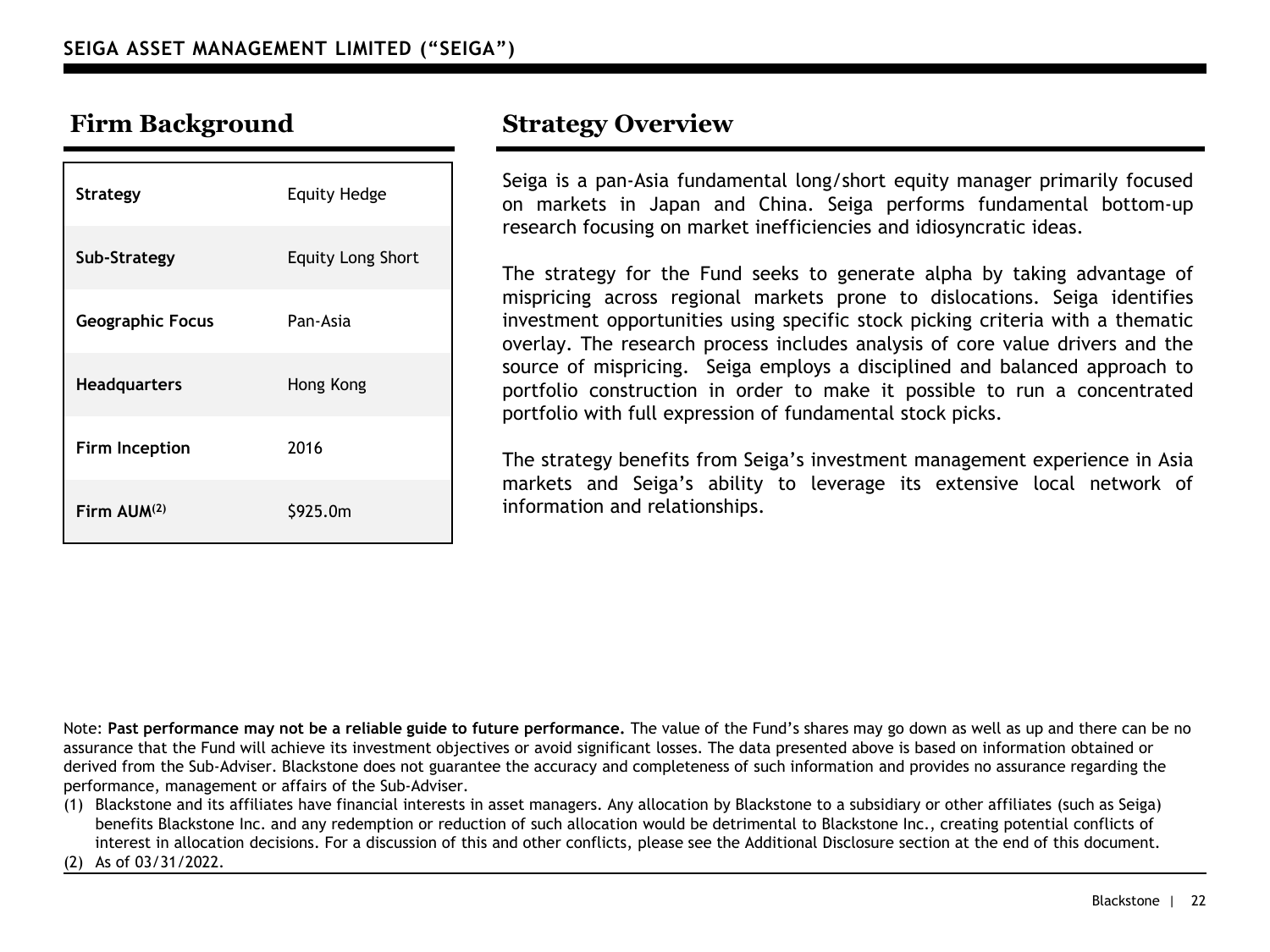| <b>Strategy</b>         | <b>Equity Hedge</b>             |
|-------------------------|---------------------------------|
| Sub-Strategy            | <b>Equity Market</b><br>Neutral |
| <b>Geographic Focus</b> | <b>United States</b>            |
| <b>Headquarters</b>     | New York, NY                    |
| Firm Inception          | 2009                            |
| Firm AUM(1)             | S34.4b                          |

Two Sigma Advisers is a process-driven, systematic investment manager primarily focused on liquid markets. Two Sigma Advisers applies its technology and expertise in financial markets to seek to consistently generate uncorrelated alpha across a wide range of market conditions.

Two Sigma Advisers seeks to achieve a 360 degree view of the relevant drivers of asset prices and believes its systematic approach combines, and improves upon, traditional quantitative and discretionary methods. Intelligent computational systems translate vast amounts of information into a diversified set of investment strategies and integrate real-time risk management into the portfolio construction process.

Note: **Past performance may not be a reliable guide to future performance.** The value of the Fund's shares may go down as well as up and there can be no assurance that the Fund will achieve its investment objectives or avoid significant losses. The data presented above is based on information obtained or derived from the Sub-Adviser. Blackstone does not guarantee the accuracy and completeness of such information and provides no assurance regarding the performance, management or affairs of the Sub-Adviser.

(1) AUM as of 04/01/2022. AUM reflects total AUM of Two Sigma Advisers, including employee and proprietary capital, and has been adjusted downward to avoid double-counting certain assets.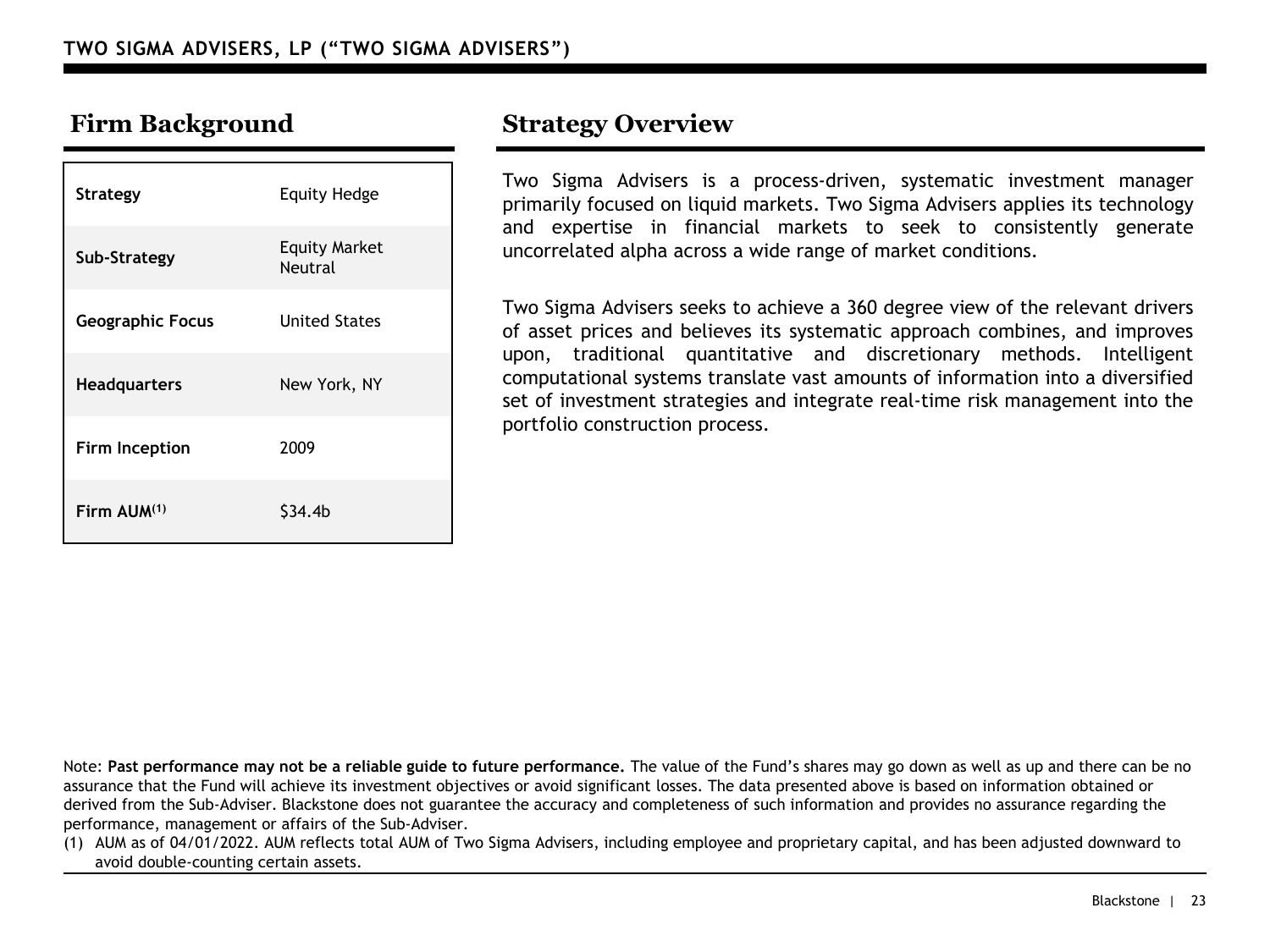| Strategy                | Relative Value                 |
|-------------------------|--------------------------------|
| Sub-Strategy            | Fixed Income -<br>Asset Backed |
| <b>Geographic Focus</b> | <b>United States</b>           |
| <b>Headquarters</b>     | New York, NY                   |
| Firm Inception          | 2005                           |
| Firm $AlJM^{(2)}$       | \$9.8b                         |

Waterfall is a specialist credit manager focused on high-yield asset-backed securities, real estate and consumer debt investments.

Waterfall's general investment strategy looks to develop proprietary trading ideas through quality information or negotiated transactions sourced from its extensive network of relationships and market analysis.

The Waterfall team performs intensive cash flow stress testing and due diligence on distressed situations. Waterfall's proprietary investment process employs fundamental, technical, and cyclical analysis to analyze an investment opportunity. Following investment, Waterfall seeks to reduce market risks through conservative use of leverage and hedging strategies, and also seeks to reduce downside risk related to unanticipated credit events by proactively managing positions.

Note: **Past performance may not be a reliable guide to future performance.** The value of the Fund's shares may go down as well as up and there can be no assurance that the Fund will achieve its investment objectives or avoid significant losses. The data presented above is based on information obtained or derived from the Sub-Adviser. Blackstone does not guarantee the accuracy and completeness of such information and provides no assurance regarding the performance, management or affairs of the Sub-Adviser.

(1) Sub-Adviser is not currently managing any Fund assets. Allocations may change at any time without notice.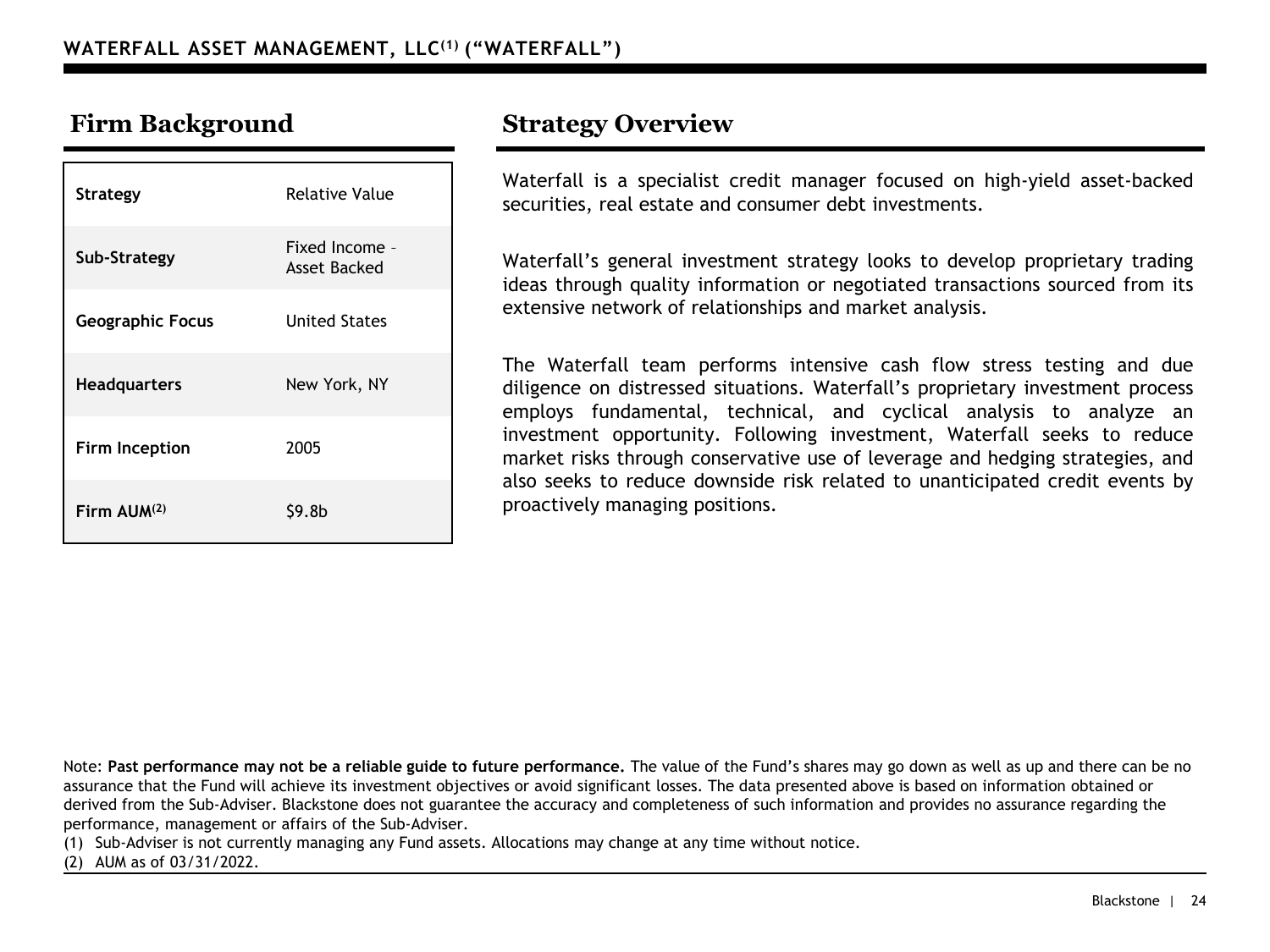# **III. Key Risk Factors & Important Disclosure Information**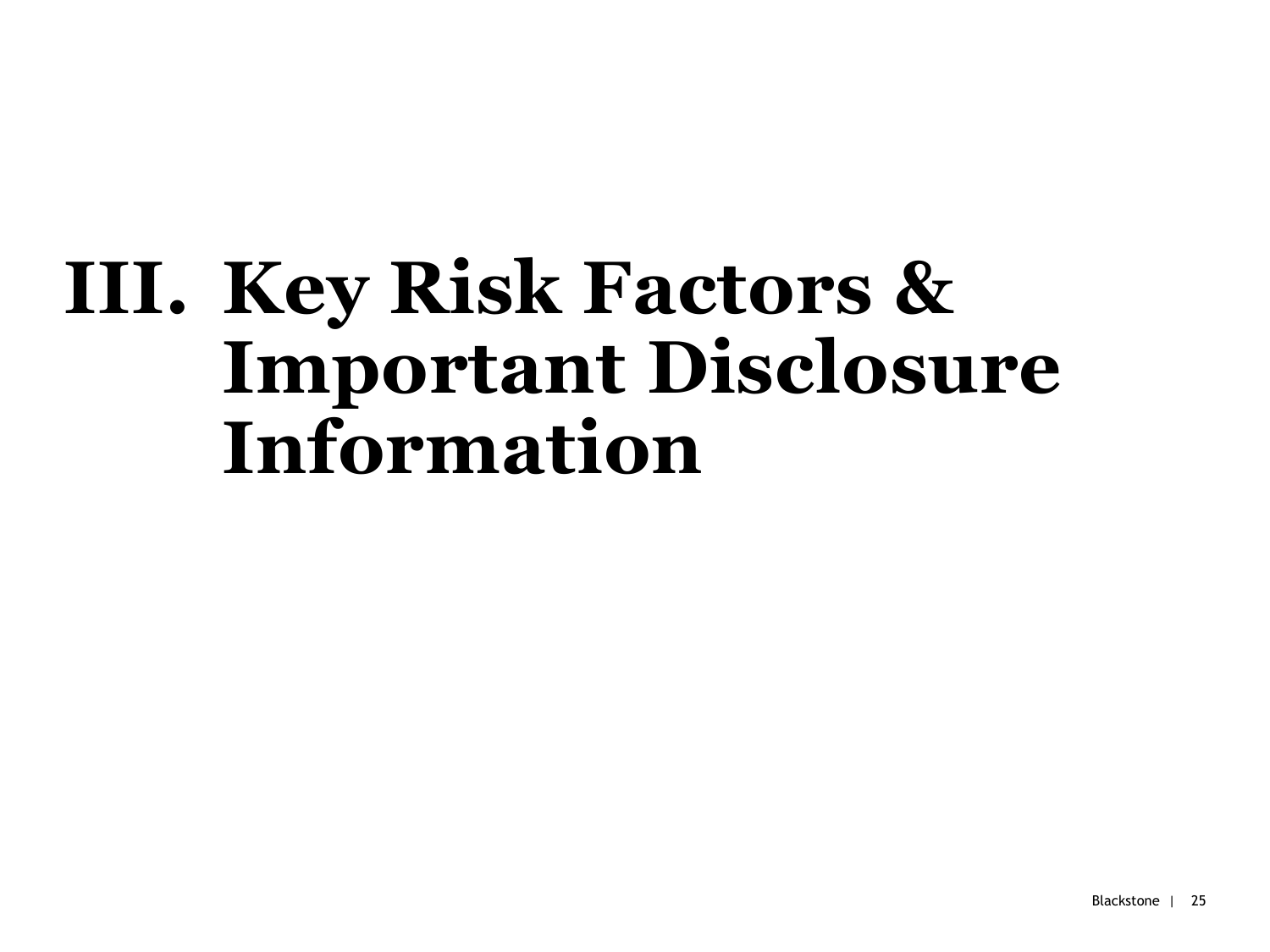**Blackstone Diversified Multi-Strategy Fund (BXDMS) is a sub-fund of Blackstone Alternative Investment Funds plc (the "Company"), an umbrella fund with segregated liability between sub funds. Blackstone Alternative Investment Funds plc is authorised and regulated by the Central Bank of Ireland.** 

There can be no assurance that BXDMS will achieve its investment objective. It should be appreciated that the value of Shares may go down as well as up. An investment in a Fund involves investment risks, including possible loss of the entire amount invested. The capital return and income of BXDMS is based on the capital appreciation and income on the investments it holds, less expenses incurred. Therefore, the Fund's return may be expected to fluctuate in response to changes in such capital appreciation or income. The following is a summary description of certain principal risks of investing in BXDMS:

- General economic and market conditions can affect the price and volatility of investments.
- The success of the Fund depends upon BAIA's skill in determining the Fund's allocation to alternative investment strategies and in selecting the best mix of sub-advisers. There can be no guarantee that sub-advisers will stick to the Investment strategy for which they were selected, or that these strategies will be successful.
- The Fund's investments will include shares, bonds and FDI. Certain investment techniques and FDI may increase the adverse impact to the Fund. In particular, there is a risk of infinite loss when using an FDI that derives its value from other assets decreasing.
- BAIA and sub-advisers have conflicts of interest that could interfere with their management of the Fund, including the allocation of time and investment opportunities.
- Some of the sub-advisers selected may hold only a small number of investments, or assets that move closely in line with assets held by other sub-advisers. Sub-advisers may make investment or hedging decisions which conflict or offset with other sub-advisers
- Increased legal, tax and other regulatory developments may adversely impact the ability of BAIA and the sub-advisers to utilize certain investment techniques or invest in certain assets.
- The Fund may invest in countries or through over investment funds that are subject to a weak legal or financial framework, as a result of which it can be hard to enforce ownership rights or repatriate funds.
- The Fund may invest in currencies other than its base currency. The success of measures to protect the Fund or a Class against currency movements cannot be certain.
- The Fund is dependent on BAIA, sub-advisers and other service providers for certain investment management, operational and financial support services. A deficiency in any of these services may have an adverse impact on the Fund.
- The insolvency of any institutions providing services such as safekeeping of assets or acting as counterparty to derivatives or other instruments, may expose the Fund to financial loss.
- Low trading volumes, lack of buyers, large positions or legal restrictions may limit or prevent the Fund from selling particular assets quickly and/or at desirable prices.

For further information on the risks faced by the Fund, see "Risk Factors" in the Prospectus and Supplement for the Fund, available from [www.bxdms.com](http://www.bxdms.com/).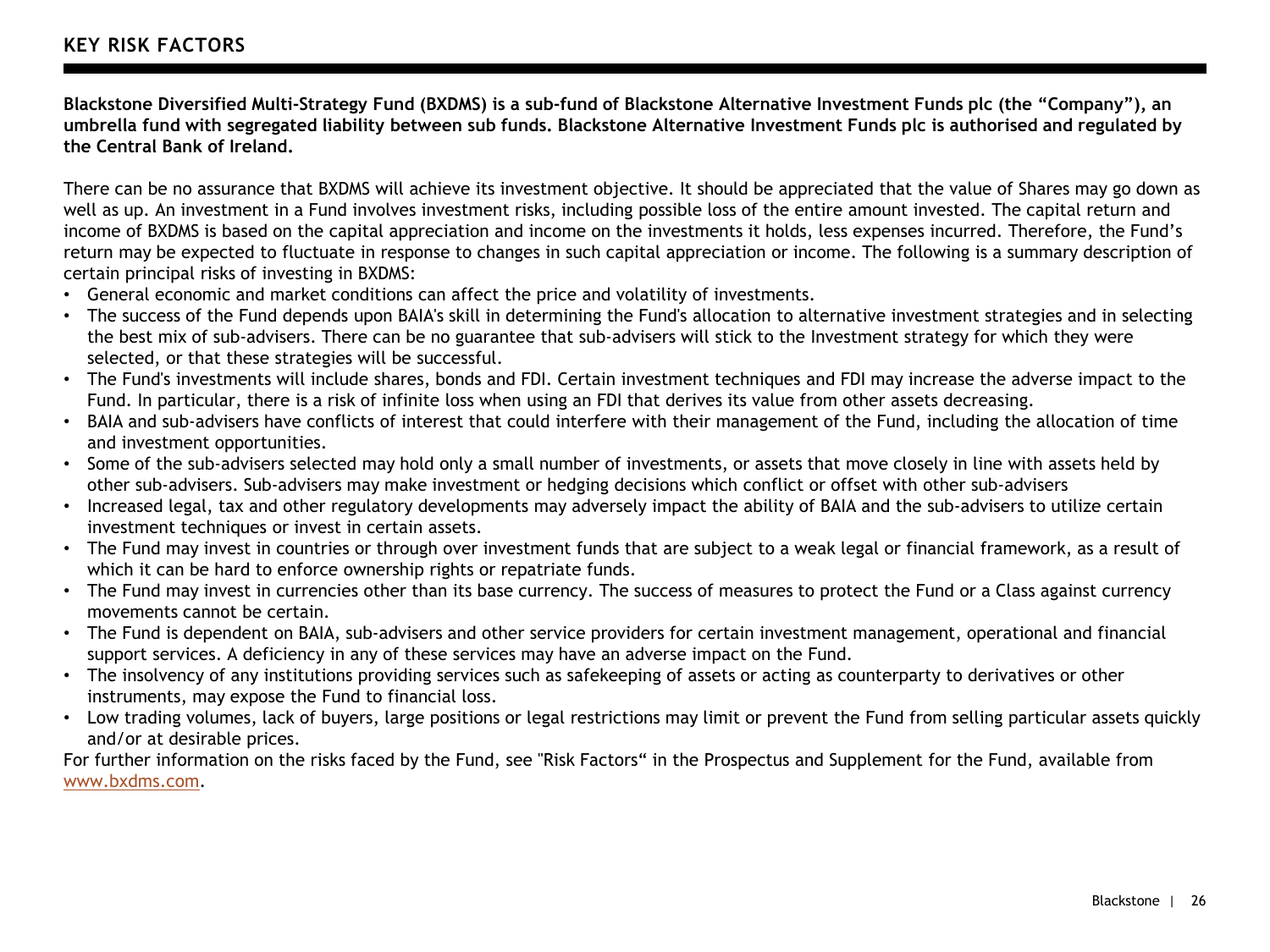### **IMPORTANT DISCLOSURE INFORMATION**

This document (together with any attachments, appendices, and related materials, the "Materials") is provided on a for informational due diligence purposes and is not, and may not be relied on in any manner as legal, tax, investment, accounting or other advice or as an offer to sell, or a solicitation of an offer to buy, any security or instrument in or to participate in any trading strategy with any Blackstone fund, account or other investment vehicle (each a "Blackstone Product"), nor shall it or the fact of its distribution form the basis of, or be relied on in connection with, any contract or investment decision. If such offer is made, it will only be made by means of a prospectus (collectively with additional offering documents, the "Offering Documents"), which would contain material information (including certain risks of investing in such Blackstone Product) not contained in the Materials and which would supersede and qualify in its entirety the information set forth in the Materials. Any decision to invest in a Blackstone Product should be made after reviewing the Offering Documents of such Blackstone Product, conducting such investigations as the investor deems necessary and consulting the investor's own legal, accounting and tax advisers to make an independent determination of the suitability and consequences of an investment in such Fun Blackstone Product. In the event that the descriptions or terms described herein are inconsistent with or contrary to the descriptions in or terms of the Offering Documents, the Offering Documents shall control. None of Blackstone, its funds, nor any of their affiliates makes any representation or warranty, express or implied, as to the accuracy or completeness of the information contained herein and nothing contained herein should be relied upon as a promise or representation as to past or future performance of a Fund or any other entity, transaction, or investment. All information is as of the dates referenced herein (the "Reporting Date"), unless otherwise indicated and may change materially in the future.

This document contains highly confidential information regarding Blackstone's investments, strategy and organization. Your acceptance of this document from Blackstone constitutes your agreement to (i) keep confidential all the information contained in this document, as well as any information derived by you from the information contained in this document (collectively, "Confidential Information") and not disclose any such Confidential Information to any other person, (ii) not use any of the Confidential Information for any purpose other than to consider investing in, or monitor investments in, Blackstone Funds, (iii) not use the Confidential Information for purposes of trading any security, including, without limitation, securities of Blackstone or its portfolio companies, (iv) not copy this document without the prior consent of Blackstone, and (v) promptly return this document and any copies hereof to Blackstone upon Blackstone's request. The use of the Confidential Information also is subject to the confidentiality provisions set forth in the Agreements and in any other written agreement between the recipient and Blackstone.

### Blackstone Diversified Multi-Strategy Fund (BXDMS) is a sub-fund of Blackstone Alternative Investment Funds plc (the "Company"), an umbrella fund with segregated liability between sub funds, **Blackstone Alternative Investment Funds plc is regulated by the Central Bank of Ireland.**

Investors and potential investors should consider the investment objectives, risks, charges and expenses of Blackstone Diversified Multi-Strategy Fund (BXDMS) carefully before investing. The Prospectus, Prospectus Supplement and Key Investor Information Document ('KIID') contain this and other information about BXDMS and are available on the Fund's website at [www.bxdms.com.](http://www.bxdms.com/) All investors and potential investors are urged to carefully read the Prospectus, Supplement and KIID in their entirety before investing.

- "The Prospectus, Prospectus Supplement KIIDs are available in English. Certain share class specific KIIDs are available in French, German, Greek, Dutch, Danish, Finnish, Swedish, Norwegian, Spanish and Italian as indicated on the Fund's website at [http://www.bxdms.com/.](http://www.bxdms.com/)
- A summary, in English, of investors rights and information on access to collective redress mechanism can be obtained on the Fund's website or by clicking [here](https://bxdms.blackstone.com/wp-content/uploads/sites/7/2021/03/BAIF-plc_Shareholder-Rights-Directive-Engagement-Policy_02.12.2021.pdf).

### **This is a marketing communication**

No Assurance of Investment Return, Performance data quoted represents past performance and is no guarantee of future results. Investment returns and principal values may fluctuate so that an investor's shares, when redeemed, may be worth more or less than their original cost. Investors should bear in mind that past or estimated performance is not necessarily indicative of future results and there can be no assurance that a Fund will achieve comparable results, implement its investment strategy, achieve its objectives or avoid substantial losses or that any expected returns will be met. Information about the Fund, including the current Net Asset Value, is available on the Fund's website at [www.bxdms.com](http://www.bxdms.com/). Investing in units of a UCITS does not have a guaranteed return. Past returns **are not a guarantee for future returns.**

Additional details concerning the Fund's performance, liquidity and asset class exposures are available upon request. Please contact your BAAM representative for further information.

**Allocations:** The Fund may shift allocations among sub-advisers, strategies and sub- strategies at any time. Further, Blackstone, on behalf of the Fund, may determine to not employ one or more of the above-referenced, strategies or sub- strategies. Blackstone may also add new strategies or sub-strategies. Accordingly, the allocations are presented for illustrative purposes only and should not be viewed as predictive of the ongoing composition of the Fund's portfolio (and its sub-advisers), which may change at any time.

**ERISA Fiduciary Disclosure.** The foregoing information has not been provided in a fiduciary capacity under ERISA, and it is not intended to be, and should not be considered as, impartial investment advice.

**Index Comparison**: The Fund is actively managed and uses the MSCI World Total Return Index, Barclays Global Aggregate Index and HFRX Global Hedge Fund Index for performance comparison purposes only. While a proportion of the Fund's assets may be components of and have similar weightings to one or more of the referenced indices, BAIA and the sub-advisers may use their discretion to invest a significant proportion of the Fund in assets which are not included in, or with different weightings to, the indices. There is no guarantee that the Fund's performance will match or exceed any reference index. Further, comparisons to indices have limitations because indices have risk profiles, volatility, asset composition and other material characteristics that may differ from the Fund. The indices do not reflect the deduction of fees or expenses and you cannot invest directly into an index. In the case of equity indices, performance of the indices reflects the reinvestment of dividends. Indices are presented are indicative and for illustrative purposes only, are unmanaged and investors cannot invest in an index. Index data is obtained from unaffiliated third parties and is subject to subsequent adjustments.

Blackstone | 27 **Termination of marketing arrangements.** Please note that BXDMS may decide to terminate the arrangements made for the marketing of the Fund in one or more EU member states pursuant to the UCITS marketing passport in accordance with the procedure provided for under the applicable laws that implement Article 93a of Directive 2009/65/EC (the UCITS Directive).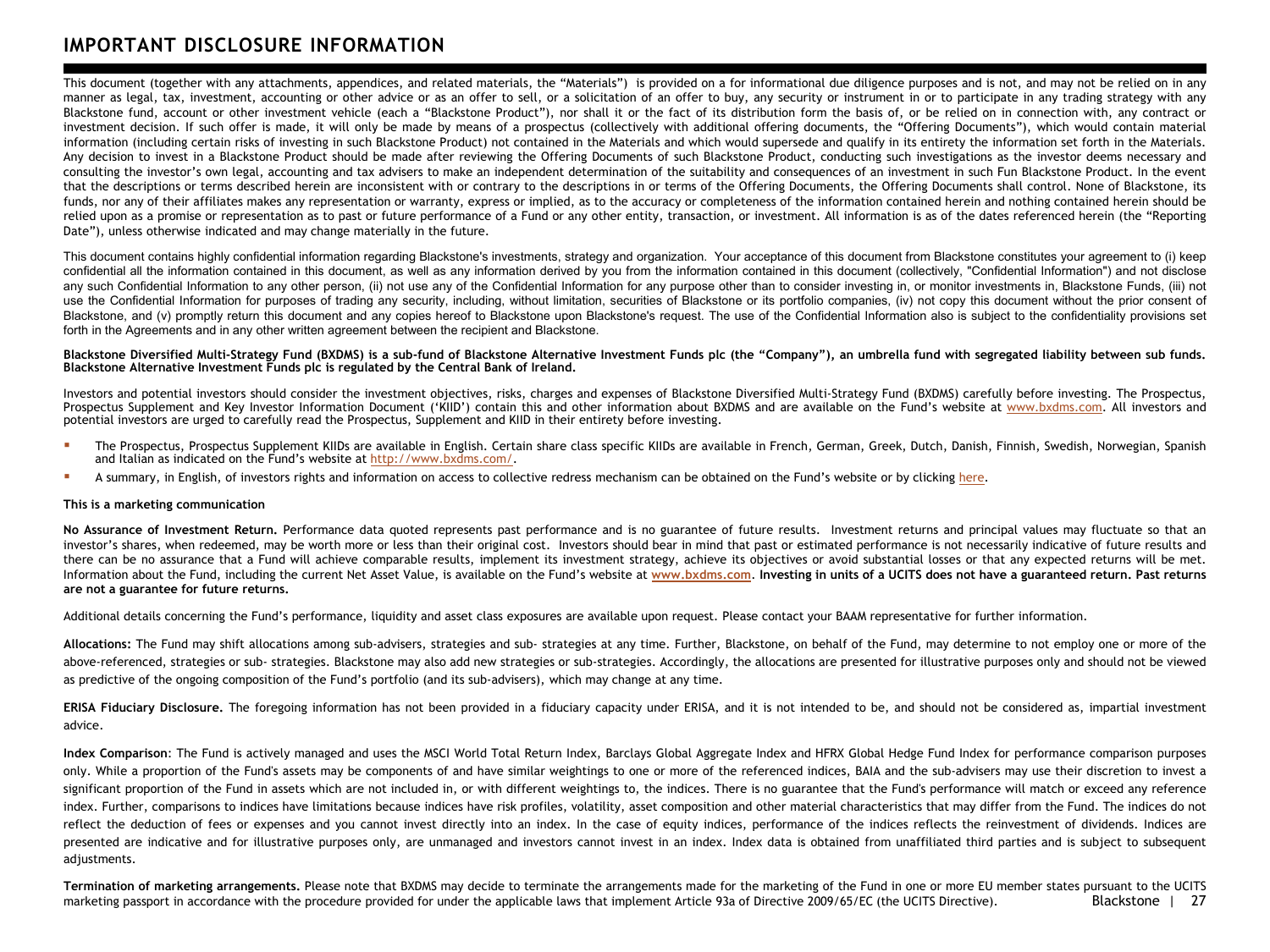**Conflicts of Interest:** Blackstone and the Sub-Advisers have conflicts of interest that could interfere with their management of the Fund. These conflicts, which are disclosed in the Fund's Statement of Additional Information, include, without limitation:

- **Selection of Sub-Advisers.** Blackstone compensates the Sub-Advisers out of the management fee it receives from the Fund. This could create an incentive for Blackstone to select Sub-Advisers with lower fee rates.
- " Financial Interests in Sub-Advisers and Service Providers, Blackstone, the Sub-Advisers, and their affiliates have financial interests in asset managers and financial service providers. Allocating to an affiliate (or hiring such entity as a service provider) benefits. Blackstone Inc. and the relevant Sub-Adviser and redemptions from an affiliate (or terminating such entity as a service provider) would be detrimental to Blackstone Inc. and the relevant Sub-Adviser. For example:
	- Blackstone Strategic Alliance Advisors L.L.C. ("BSAA"), an affiliate of BAIA, manages the Strategic Alliance Funds (the "SAF Funds") that provide seed capital to emerging alternative asset managers (the "SAF Managers") in exchange for a revenue share arrangement. Seiga Asset Management Limited, a SAF Manager, is a sub-adviser to the Fund. The revenue generated for BSAA related to the Fund's investment with a SAF Manager is rebated to the Fund. The Fund will not otherwise participate in any of the economic arrangements between the SAF Funds and any SAF Manager with which the Fund invests.
	- Blackstone Strategic Capital Advisors L.L.C. ("BSCA"), an affiliate of BAIA, manages certain funds (the "BSCA Funds") that acquire equity interests in established alternative asset managers (the "Strategic Capital Managers"). One of the Strategic Capital Managers in which the BSCA Funds have a minority interest is Magnetar Capital Partners L.P., a control affiliate of Magnetar Asset Management LLC, a sub-adviser for the Fund. The Fund will not participate in any of the economic arrangements between the BSCA Funds and any Strategic Capital Manager with which the Fund invests.
	- Real Estate Special Situations Advisors L.L.C. ("BRESSA"), an affiliate of BAIA and an indirect wholly owned subsidiary of Blackstone Inc., serves as a Sub-Adviser. BRESSA invests primarily in liquid, commercial and residential real estate-related debt instruments.
	- Blackstone Liquid Credit Strategies LLC ("BX LCS"), an affiliate of BAIA and an indirect wholly owned subsidiary of Blackstone Inc., serves as a Sub-Adviser. BX LCS invests primarily in below investment grade corporate credit.
	- Blackstone utilizes technology offered by Arcesium LLC ("Arcesium") to provide certain middle- and back-office services and technology to the Fund. The parent company of a Sub-Adviser owns a controlling, majority interest in Arcesium and Blackstone Alternative Asset Management L.P. owns a non-controlling, minority interest in Arcesium.
- " Other Activities of Blackstone or the Sub-Advisers. The activities in which Blackstone, the Sub-Advisers, or their affiliates are involved in on behalf of other accounts may create conflicts of interest or limit the flexibility that the Fund may otherwise have to participate in certain investments. For example, if Blackstone or a Sub-Adviser comes into possession of material non-public information with respect to a company, then Blackstone or the relevant Sub-Adviser generally will be restricted from investing in securities issued by that company. Further, Blackstone generally will be restricted from investing in portfolio companies of its affiliated private equity business.
- Allocation of Investment Opportunities, Blackstone and the Sub-Advisers, or their affiliates, manage other accounts and have other clients with investment objectives and strategies that are similar to, or overlap with, the investment objective and strategy of the fund, creating potential conflicts of interest in investment and allocation decisions. These conflicts of interest are exacerbated to the extent that the other clients are proprietary or pay higher fees or performance-based fees.

**Opinions and Trends.** Opinions expressed reflect the current opinions of Blackstone as of the date appearing in the Materials only and are based on Blackstone's opinions of the current market environment, which are subject to change. Certain information contained in the Materials discusses general market activity, industry or sector trends, or other broad-based economic, market or political conditions and should not be construed as research or investment advice. There can be no assurances that any of the trends described herein will continue or will not reverse. Past events and trends do not imply, predict or guarantee, and are not necessarily indicative of, future events or results.

Please note that additional details concerning the Fund's performance, liquidity and asset class exposures are available upon request. Please contact your BAAM representative for further information.

Epidemics/Pandemics. Certain countries have been susceptible to epidemics which may be designated as pandemics by world health authorities, most recently COVID-19. The outbreak of such epidemics, together with any resulting restrictions on travel or quarantines imposed, has had and will continue to have a negative impact on the economy and business activity globally (including in the countries in which the Funds invest), and thereby is expected to adversely affect the performance of the Funds' Investments. Furthermore, the rapid development of epidemics could preclude prediction as to their ultimate adverse impact on economic and market conditions, and, as a result, presents material uncertainty and risk with respect to the Funds and the performance of their Investments.

Russian Invasion of Ukraine, On February 24, 2022, Russian troops began a full-scale invasion of Ukraine and, as of the date of this Material, the countries remain in active armed conflict. Around the same time, the United States, the United Kingdom, the European Union, and several other nations announced a broad array of new or expanded sanctions, export controls, and other measures against Russia, Russia-backed separatist regions in Ukraine, and certain banks, companies, government officials, and other individuals in Russia and Belarus. The ongoing conflict and the rapidly evolving measures in response could be expected to have a negative impact on the economy and business activity globally (including in the countries in which the Fund invests), and therefore could adversely affect the performance of the Fund's investments. The severity and duration of the conflict and its impact on global economic and market conditions are impossible to predict, and as a result, could present material uncertainty and risk with respect to the Fund and the performance of its investments and operations, and the ability of the Fund to achieve its investment objectives. Similar risks will exist to the extent that any portfolio entities, service providers, vendors or certain other parties have material operations or assets in Russia, Ukraine, Belarus, or the immediate surrounding areas.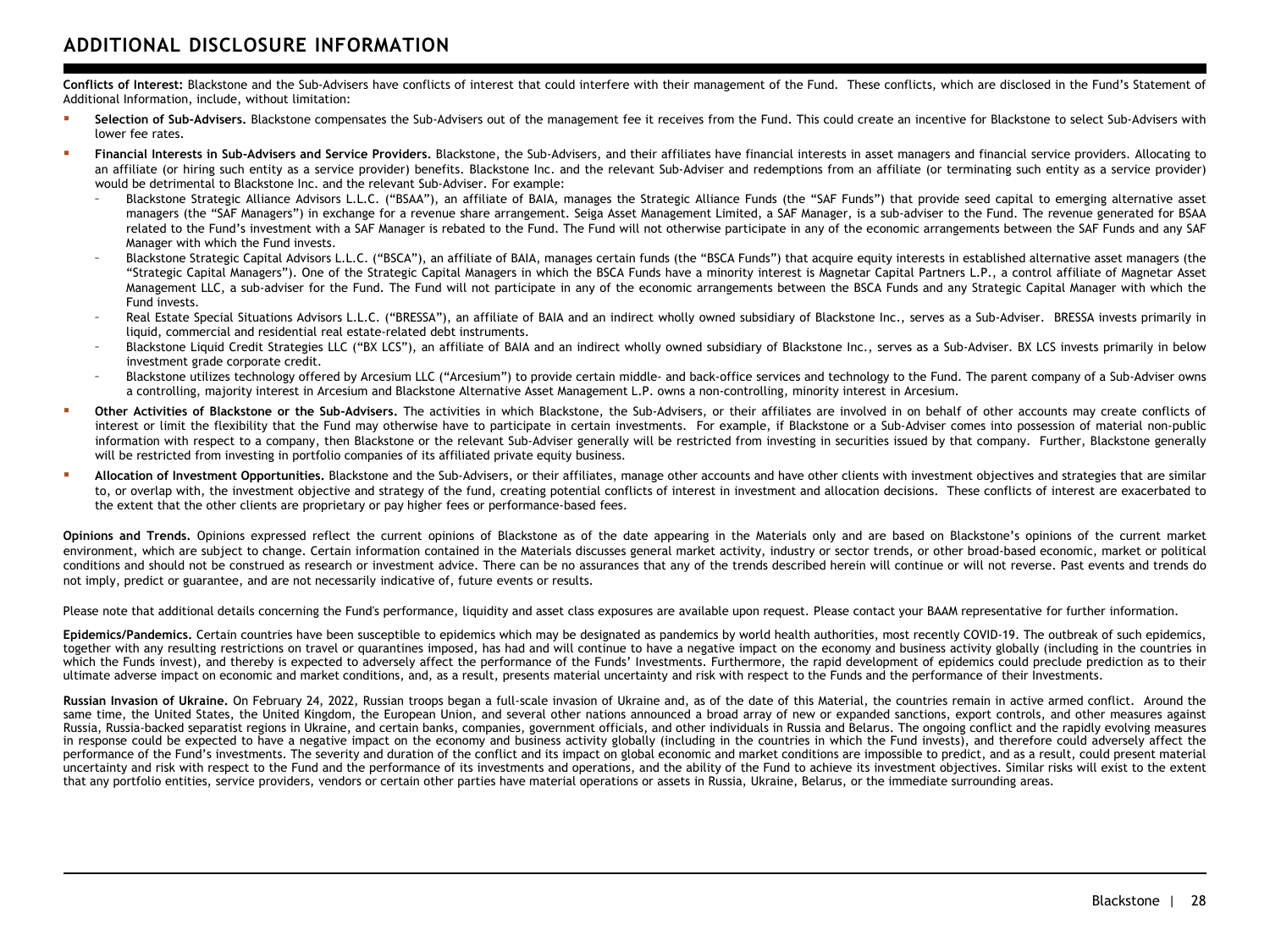### **Strategy Definitions:**

**Equity Hedge Strategies,** which employ both long and short positions in primarily equity securities and equity security derivatives. A wide variety of investment processes, including both fundamental and quantitative techniques, can be employed to arrive at an investment decision. Investment strategies can be broadly diversified or narrowly focused on specific sectors and can range broadly in terms of the levels of net exposure, leverage employed, holding periods, concentrations of market capitalizations, and valuation ranges of typical portfolios.

**Event-Driven Strategies,** which focus on event-linked, reinsurance-related, and other types of securities and instruments that are currently or may be prospectively affected by transactions or events, including mergers, restructurings, financial distress, tender offers, shareholder buybacks, debt exchanges, security issuance or, other capital structure adjustments, shareholder activism, or triggering events relating to weather, natural disasters and other catastrophes. The investment focus is predicated on fundamental analysis of the anticipated effect of such transactions or events on the price of the securities of a company. Security types can range from the most senior in the capital structure to the most junior or subordinated, and frequently involve additional derivative securities.

**Macro Strategies,** which seek to profit from movements in underlying macroeconomic variables and the impact those variables, have on equity, fixed income, currency, and/or commodity markets. These strategies employ a variety of techniques, including discretionary and systematic approaches, combinations of top-down and bottom up analysis, fundamental and quantitative techniques, and long- and short -term holding periods. These strategies invest across various countries, markets, sectors, and companies, and have the flexibility to invest in numerous financial instruments, including derivatives.

**Relative Value**, which focus on potential valuation discrepancies in related financial instruments. These strategies generally involve taking a position in one financial instrument and simultaneously taking an offsetting position in a related instrument in an attempt to profit from incremental changes in the price differential. Investment managers seek to exploit these discrepancies while achieving a low correlation to the market. These strategies employ a variety of fundamental and quantitative techniques and financial instruments may range broadly across asset classes and security types.

**Multi-Strategy**, which employ a wide variety of strategies, including some or all of those described above.

### **Sub-strategies**

**Equity Hedge: Equity Long/Short Strategies,** which combine core long and short positions in stocks, stock indices, or derivatives related to the equity markets. Equity long/short investment managers attempt to generate capital appreciation by developing and actively managing equity portfolios that include both long and short positions. Long/short equity strategies generally seek to generate capital appreciation through the establishment of both long and short positions in equities by purchasing perceived undervalued securities and selling perceived overvalued securities to generate returns and to reduce a portion of general market risk. In generating non-market related returns, this investment approach emphasizes an investment manager's discretionary approach based on fundamental research. Investment managers employing equity long/short strategies may focus on a particular sector of the market or invest in a broad range of investments.

**Equity Hedge: Equity Market Neutral Strategies,** which employ fundamental or quantitative techniques of analyzing price data to seek to ascertain information about future price movement and relationships between securities. Equity market neutral investment managers attempt to generate capital appreciation by developing and actively managing equity portfolios that contain relatively balanced long and short positions. This strategy can, among other things, include an investment approach based on company-specific fundamental valuation and analysis. This strategy can include the systematic analysis of common relationships between securities. Additionally, this strategy can include statistical arbitrage/trading strategies that seek to exploit pricing anomalies and new information the investment manager believes has not been fully, completely, or accurately discounted into current security prices.

**Event Driven: Distressed/Restructuring Strategies,** which focus on corporate fixed income instruments, primarily corporate credit instruments of companies trading at significant discounts to their value at issuance or obliged (par value) at maturity as a result of either formal bankruptcy or restructuring proceeding or financial market perception of near term proceedings. Managers typically employ fundamental credit processes focused on valuation and asset coverage of securities of distressed firms. In some cases portfolio exposures are concentrated in instruments that are publicly traded, in some cases actively and in others under reduced liquidity.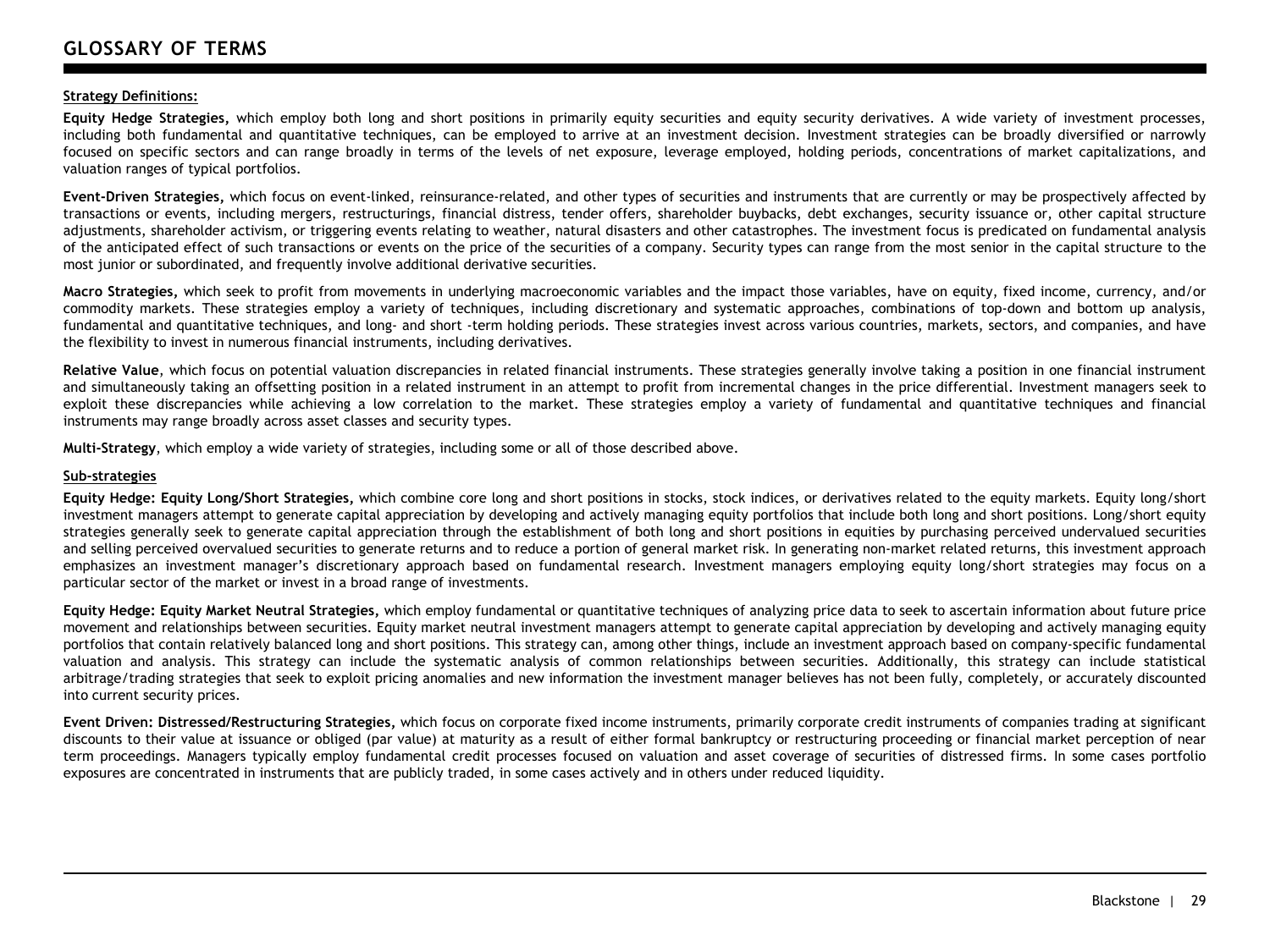### **Sub-strategies (cont'd)**

**Event-Driven Multi-Strategy Strategies,** which focus on positions in companies currently or prospectively involved in corporate transactions or events of a wide variety including mergers, restructurings, financial distress, tender offers, shareholder buybacks, debt exchanges, security issuance or other capital structure adjustments. Event-driven exposure includes a combination of sensitivities to equity markets, credit markets, and idiosyncratic, company specific developments.

**Event Driven: Reinsurance Strategies,** which focus on investing in reinsurance-related securities, including, but not limited to, event-linked bonds and certain derivatives. The performance of reinsurance-related securities and the reinsurance industry itself are tied to the occurrence of various triggering events, including weather, natural disasters (hurricanes, earthquakes, etc.), non-natural large catastrophes, and other specified events causing physical and/or economic loss. Investment decisions are typically not based on prospects for the economy or based on movements of traditional equities and debt securities markets.

**Event Driven: Risk Arbitrage Strategies**, which focus on securities of companies that are targets of merger transactions in order to capture the difference in the value of the target company and its price in the marketplace. Managers typically employ a process driven and quantitative approach to value complex merger offers and to measure and manage risk. Risk arbitrage transactions are generally affected by (i) the risk-free rate of return at the time a position is established; (ii) the likelihood a transaction is completed or fails, and the gains or losses associated with each outcome; (iii) market risk; and (iv) a risk arbitrage premium.

**Macro: Discretionary Thematic Strategies,** which focus on the evaluation of market data, relationships, and influences, as interpreted by investment personnel, to identify themes in markets that are expected to outperform the relevant market as a whole. These strategies employ investment processes primarily influenced by top-down analysis of macroeconomic variables. Investment managers may trade actively in developed and emerging markets, focusing on both absolute and relative levels on equity markets, interest rates/fixed income markets, currency, and/or commodity markets. Investment managers frequently employ spread trades to isolate a differential between instruments identified by the investment manager to be inconsistent with expected value.

**Macro: Systematic Diversified Strategies,** which employ mathematical, algorithmic, and technical models, with little or no influence of investment personnel over the portfolio positioning. These strategies typically seek to identify opportunities in markets exhibiting trending or momentum, value, or carry characteristics across individual instruments or asset classes. Such strategies typically employ a quantitative process that focuses on statistically robust or technical patterns in the return series of the asset and highly liquid instruments, including strategies that seek risk to profit from premia caused by factors such as risk aversion, behavior biases, or structural limitations.

**Relative Value: Fixed Income – Asset Backed Strategies,** which focus on the realization of a spread between related instruments, at least one of which is a fixed income instrument backed by physical collateral or other financial obligations other than those of a specific corporation. These strategies seek to isolate attractive opportunities between a variety of fixed income instruments specifically securitized by collateral commitments which frequently include loans, pools and portfolios of loans, receivables, real estate, machinery, or other tangible financial commitments. In many cases, investment managers hedge, limit, or offset interest rate exposure in the interest of isolating the risk of the position to strictly the yield disparity of the instrument relative to the lower risk instruments.

**Relative Value: Fixed Income – Corporate Strategies,** which focus on realization of a spread between related instruments, at least one of which is a corporate fixed income instrument. These strategies employ an investment process designed to isolate attractive opportunities between a variety of fixed income instruments, typically realizing an attractive spread between multiple corporate bonds or between a corporate and risk free government bond.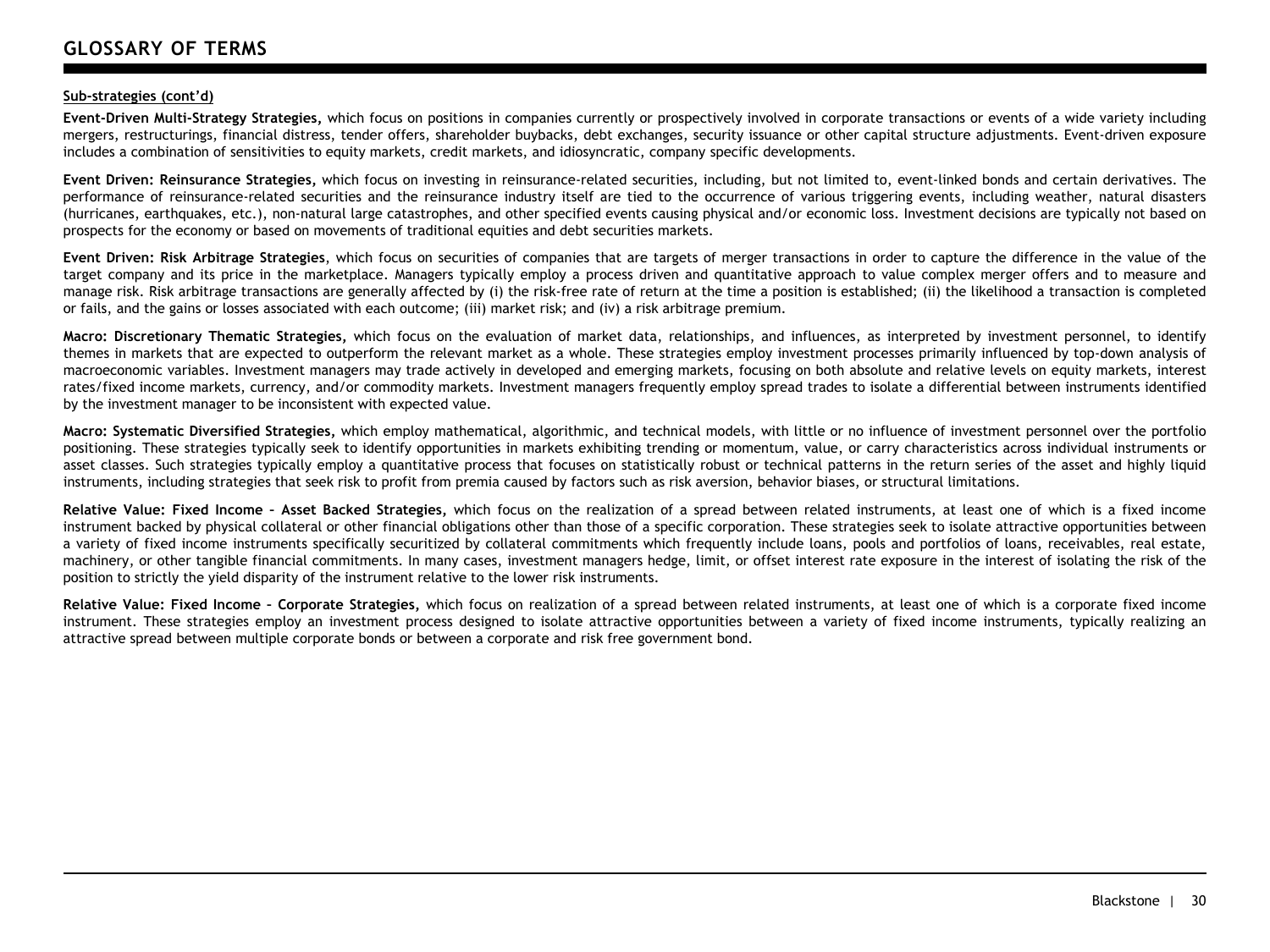## **GLOSSARY OF TERMS**

### **Additional Definitions:**

Risk premium: The return in excess of the risk-free rate of return that an investment is expected to yield. An asset's risk premium is a form of compensation for investors who tolerate the extra risk - compared to that of a risk-free asset - in a given investment.

**Beta:** A measure of the volatility, or systematic risk, of a security or a portfolio in comparison to the market as a whole. Beta is used in the capital asset pricing model (CAPM), a model that calculates the expected return of an asset based on its beta and expected market returns.

**Capital structure arbitrage:** Investment strategy in which an undervalued security is bought and the same firm's overvalued security is sold. Its objective is to profit from the pricing inefficiency in the issuing firm's capital with the expectation that the pricing disparity between the two securities will cancel out (converge).

**Distressed debt investing:** is the purchase (or sale) of equity or debt securities, bank debt, CDS, trade claims, options etc. of companies under financial distress. Unfortunately there is no hard and fast rule to what the definition of financial distress really means.

**Short sale:** A market transaction in which an investor sells borrowed securities in anticipation of a price decline and is required to return an equal number of shares at some point in the future.

**Synthetic index:** The purchase of futures contracts and/or options such that one's exposure and potential payout resemble that of an index. One creates a synthetic index if one believes doing so will result in a higher return than a security tracking a real index.

**Commercial mortgage-backed securities (CMBS):** are a type of mortgage-backed security backed by commercial mortgages rather than residential real estate. CMBS tend to be more complex and volatile than residential mortgage-backed securities due to the unique nature of the underlying property assets.

REIT, or Real Estate Investment Trust: is a company that owns or finances income-producing real estate. Modeled after mutual funds, REITs provide investors of all types regular income streams, diversification and long-term capital appreciation.

**Alpha:** A measure of performance on a risk-adjusted basis. Alpha takes the volatility (price risk) of a mutual fund and compares its risk-adjusted performance to a benchmark index. The excess return of the fund relative to the return of the benchmark index is a fund's alpha.

**High Yield:** Description of investments with high rates of return. Generally, a high yield bond will be ranked very low by a rating agency, because these are bonds which have a relatively high chance of default, and therefore have to offer higher returns. Similarly, a stock will offer a high dividend yield in order to compensate for lower expected capital gains, for example a large company in a mature industry which is no longer growing.

**Asset-backed securities, called ABS:** are bonds or notes backed by financial assets. Typically these assets consist of receivables other than mortgage loans, such as credit card receivables, auto loans, manufactured-housing contracts and home-equity loans.

**Leverage:** The use of various financial instruments or borrowed capital, such as margin, to increase the potential return of an investment.

**Hedge:** Making an investment to reduce the risk of adverse price movements in an asset. Normally, a hedge consists of taking an offsetting position in a related security, such as a futures contract.

**Non-agency mortgage backed securities:** mortgage backed securities sponsored by private companies other than government sponsored enterprises.

**Mortgage-backed securities:** are bonds that are backed by pools of mortgage loans. In the most basic type of MBS, homeowners' mortgage payments are passed through to the bondholder, meaning the bondholder receives monthly payments that include both principal and interest.

**Agency mortgage backed securities:** the purchase of mortgage-backed securities issued by government sponsored enterprises such as Ginnie Mae, Fannie Mae or Freddie Mac.

**Volatility:** Volatility measures how far returns stray from an average. The higher the standard deviation, the larger the difference among individual returns and the greater the financial risk. Volatility indicates the dispersion of the range of returns where low volatility means the returns are tightly clustered around the average return and higher volatility means the returns are dispersed at greater distances from the average.

**Horizontal & Vertical Asset allocation:** Methods of allocating an investment portfolio across asset classes, geographies and sectors to achieve a desired balance of risk/reward that is appropriate for the end investor's goals, risk tolerance and investment horizon. Horizontal asset allocation refers to asset allocation across broader categories such as asset class and geography, while vertical asset allocation refers to more focused asset allocation within a sector, sub-sector, asset class, or geography.

**Technical Analysis:** A method of evaluating securities by analyzing statistics generated by market activity, such as past prices and volume. Technical analysts do not attempt to measure a security's intrinsic value, but instead use charts and other tools to identify patterns that can suggest future activity.

**Yield Spread:** The difference between yields on differing debt instruments, calculated by deducting the yield of one instrument from another. The higher the yield spread, the greater the difference between the yields offered by each instrument. The spread can be measured between debt instruments of differing maturities, credit ratings and risk.

**Tail risk**: The risk of an asset or portfolio of assets moving more than three standard deviations from its current price.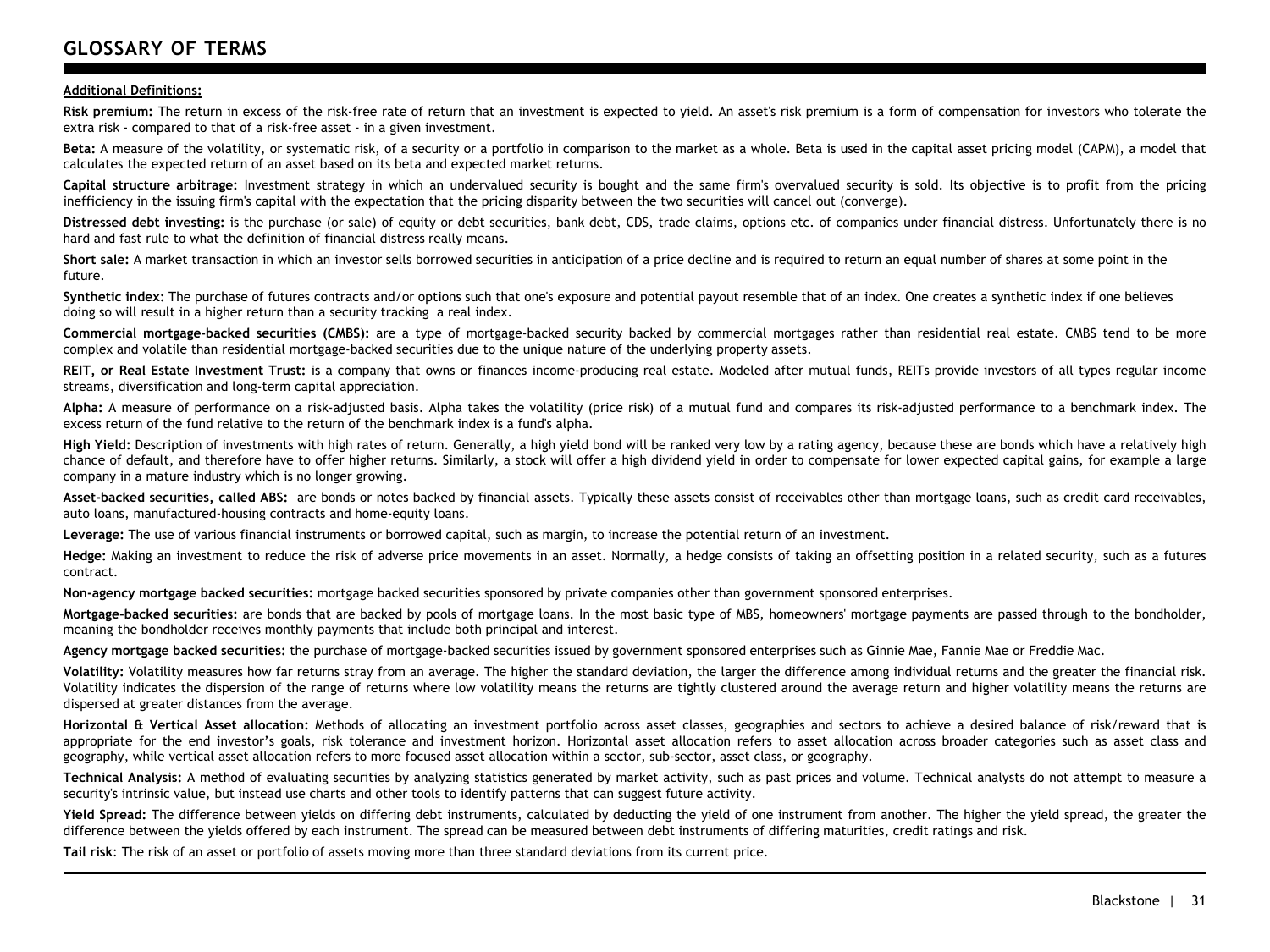# **IV. Regional Disclosures**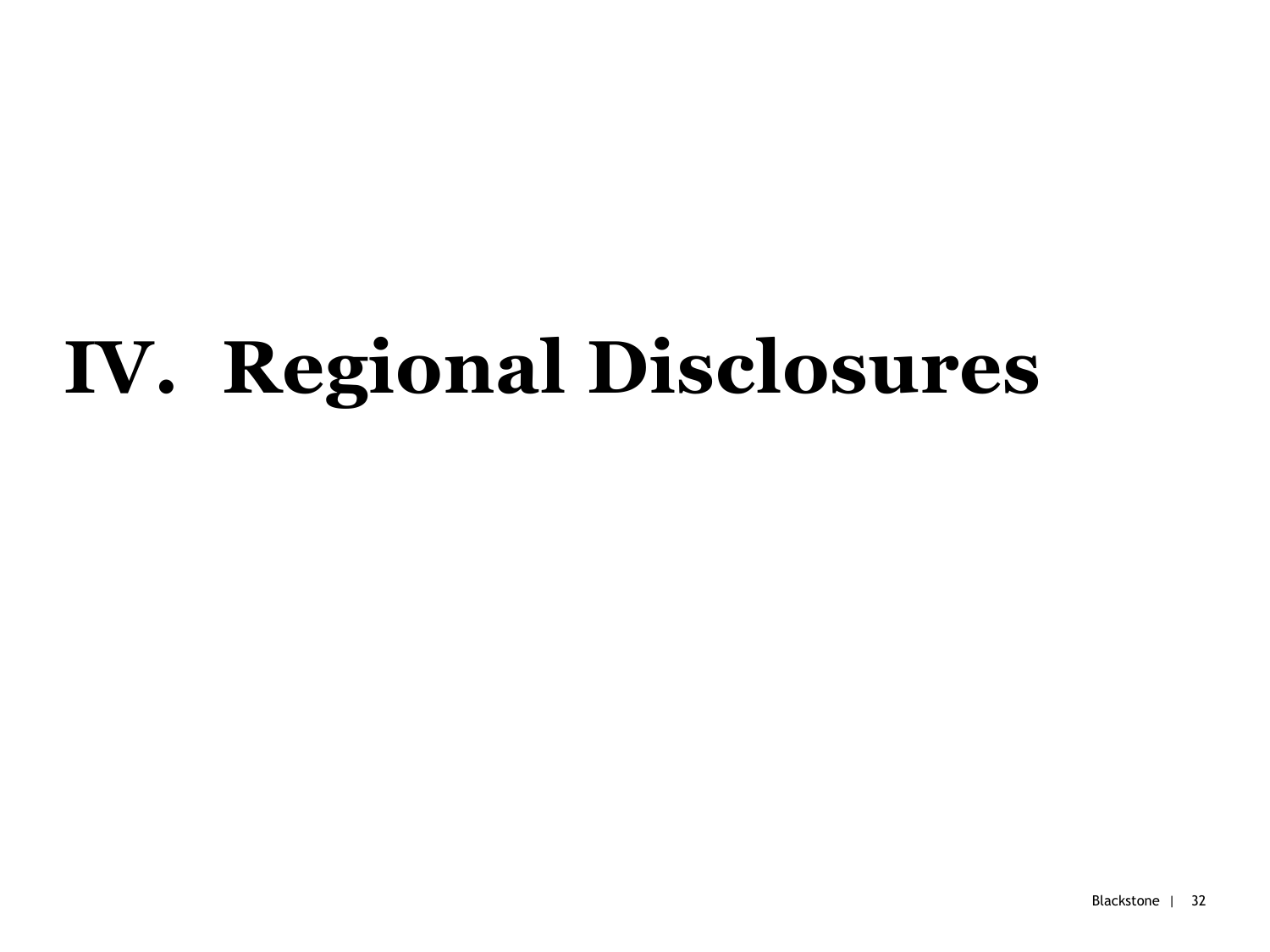### **REGIONAL DISCLOSURE INFORMATION**

### **Austria**

This document has been presented to you personally and only within the scope of private placement, as defined by the Austrian regulator FMA. It must not be reproduced, copied, forwarded, published or handed over to third parties. The information contained herein does not constitute any investment advice or public marketing of shares or units. At present, only Blackstone Diversified Multi-Strategy Fund, a sub-fund of Blackstone Alternative Investment Funds plc, an Irish UCITS compliant umbrella fund, is registered with the Austrian regulator FMA. Any investment is only allowed based on the latest sales documents. The Key Investor Information Document (KIID) in German language and the Prospectus including any Supplement thereto in English language, are available free of charge at the registered seat of the Company as well as from the Austrian Paying Agent. Past performance of the fund is not a reliable indicator for the future performance and the development of the fund respectively.

### **Bermuda:**

Interests in the Fund may be offered or sold in Bermuda only in compliance with the provisions of the Investment Business Act 2003 of Bermuda. Additionally, non–Bermudian persons may not carry on or engage in any trade or business in Bermuda unless such persons are authorised to do so under applicable Bermuda legislation. Engaging in the activity of offering or marketing the notes in Bermuda to persons in Bermuda may be deemed to be carrying on business in Bermuda. This document is not subject to, and has not received approval from, either the Bermuda Monetary Authority or the Registrar of Companies and no statement to the contrary, explicit or implicit, is authorized to be made in this regard.

### **Denmark**

This document does not constitute a prospectus under any Danish law and has not been filed with or approved by the Danish Financial Supervisory Authority as this document has not been prepared in the context of either (i) a public offering of securities in Denmark within the meaning of the Danish Securities Trading Act or any Executive Orders issued pursuant thereto or (ii) an offering of a collective investment scheme comprised by the Danish Investment Association Act or any Executive Orders issued pursuant thereto. This document will only be directed to fewer than 150 natural or legal persons in Denmark, qualified investors as defined in section 2 of the Danish Prospectus Order no. 1257/2015 or Danish investors, who commit to acquire shares in Blackstone Diversified Multi Strategy Fund (the "Fund") for a total consideration of at least EUR 100,000 per investor for each single offer of interests in the Fund. This offering is subject to a minimum denomination of equivalent to at least EUR 100,000. Accordingly, this document may not be made available nor may the shares otherwise be marketed and offered for sale in Denmark other than in circumstances which are deemed not to be considered as marketing or an offer to the public in Denmark.

### **Finland**

Blackstone Diversified Multi Strategy Fund (the "Fund") is registered for public distribution in Finland and the offering of shares in the Fund is permitted by the Finnish Financial Supervisory Authority (the "FIN-FSA") within the meaning of the Act on Common Funds (48/1999, as amended). Subscription for shares in the Fund is subject to the terms of the Key Investor Information Document ('KIID'), Prospectus and Supplement to the Prospectus available on the Blackstone website at www.blackstone.com/BXDMS. All investors are urged to carefully read the Prospectus, Supplement and KIID in their entirety before investing.

### **France**

Investors should note that, relative to the expectations of the Autorité des Marchés Financiers, this UCITS, Blackstone Alternative Investment Funds plc, presents disproportionate communication on the consideration of non-financial criteria in its investment policy.

### **Germany**

Blackstone Diversified Multi Strategy Fund (the "Fund") is a sub-fund of Blackstone Alternative Investment Funds plc ("BAIF plc"), an umbrella investment company established as a UCITS. An investor should abstain from investing in the Fund if the investor lacks sufficient experience, knowledge and expertise to properly assess the risks that an investment in the Fund incurs. Further information about the Fund can be obtained from to the terms of the relevant Key Investor Information Document ('KIID'), Prospectus and Supplement to the Prospectus and the latest annual and half-yearly reports. These documents are available free of charge in English. The KIIDs are also available in German. These documents can be found, along with other information, such as share prices, on the Fund's website at [www.bxdms.com.](http://www.bxdms.com/) An investor should make an investment in the Fund only after having read and understood the terms of the Key Investor Information Document ('KIID'), Prospectus and Supplement to the Prospectus and the latest annual and half-yearly reports. The Fund is exposed to significant risks. For further information on the risks faced by the Fund, see "Risk Factors" in the Prospectus and Supplement to the Prospectus for the Fund. Each potential investor is advised to consider possible tax consequences and to consult his own tax counsel.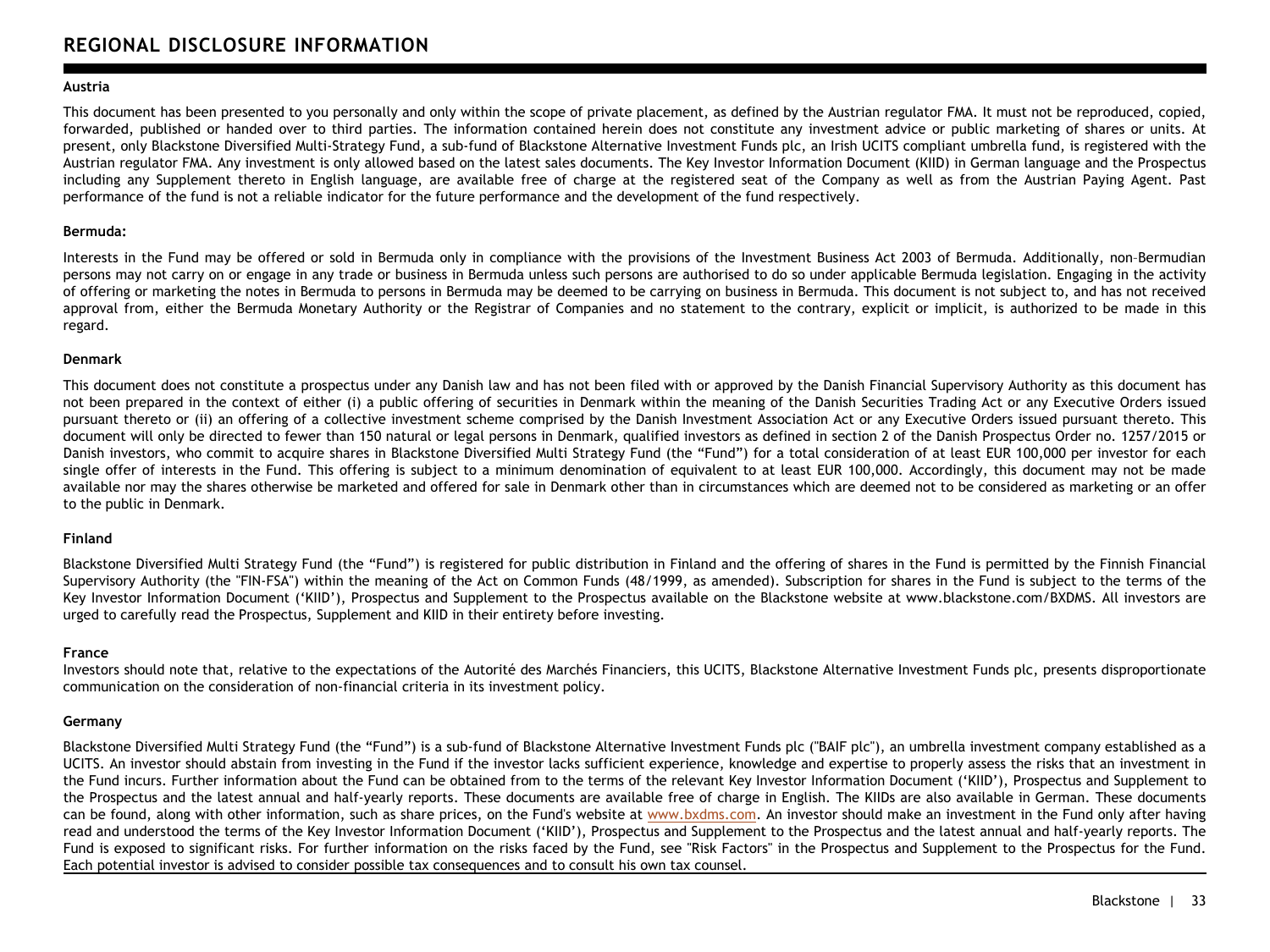### **Ireland**

The distribution of this document and the offering or purchase of shares in Blackstone Diversified Multi Strategy Fund (the "Fund") is restricted to the individual to whom it is addressed. Accordingly, it may not be reproduced in whole or in part, nor may its contents be distributed in writing or orally to any third party and it may be read solely by the person to whom it is addressed and his/her professional advisers.

The shares will not be offered or sold by any person:

(a) otherwise than in conformity with the provisions of the European Union (Markets in Financial Instruments) Regulations 2017, as amended; or (b) in any way which would require the publication of a prospectus under the Companies Act 2014, or any regulations adopted pursuant thereto; or (c) in Ireland except in all circumstances that will result in compliance with all applicable laws and regulations in Ireland.

Shares in the Fund will not in any event be marketed in Ireland except in accordance with the requirements of the Central Bank of Ireland.

### **Italy**

The marketing of the shares of Blackstone Diversified Multi Strategy Fund, a sub-fund of Blackstone Alternative Investment Funds plc ("BAIF plc"), an umbrella investment company established as a UCITS, has been notified to CONSOB (Commissione Nazionale per le Società e la Borsa) pursuant to Article 42 of Legislative Decree no. 58 of 24 February 1998, as amended (the "Italian Financial Act"). In Italy this document is addressed only to qualified investors (investitori qualificati) pursuant to Article 100, first paragraph, letter a), of the Italian Financial Act, as implemented by Article 34-ter, first paragraph, letter b), of CONSOB Regulation No. 11971 of 14 May 1999, as amended and by Article 26, first paragraph, letter d), of CONSOB Regulation No. 16190 of 29 October 2007, as amended.

### **Luxembourg**

In relation to each member state of the EEA (each a "Member State") which has implemented Alternative Investment Fund Managers Directive (Directive (2011/61/EU)) (the "AIFMD") (and for which transitional arrangements are not/ no longer available), this document may only be distributed and shares in the relevant fund may only be offered or placed in a Member State to the extent that: (1) the fund is permitted to be marketed to professional investors in the relevant Member State in accordance with AIFMD (as implemented into the local law/regulation of the relevant Member State); or (2) this document may otherwise be lawfully distributed and the shares may otherwise be lawfully offered or placed in that Member State (including at the exclusive initiative of the investor). In relation to each Member State of the EEA which, at the date of this document, has not implemented AIFMD, this document may only be distributed and shares may only be offered or placed to the extent that this document may be lawfully distributed and the shares may lawfully be offered or placed in that Member State (including at the initiative of the investor).

### **Norway**

Blackstone Diversified Multi Strategy Fund is a sub-fund of Blackstone Alternative Investment Funds plc ("BAIF plc"), an umbrella investment company established as a UCITS and is registered in Norway pursuant to the UCITS Directive, as implemented in Norway. BAIF plc has notified the Norwegian Financial Supervisory Authority (Nw.: Finanstilsynet) in accordance with section 9-3 of the Norwegian Securities Funds Act of 2011 and the shares are permitted for marketing and selling in Norway. BAIFplc has represented and agreed that it has complied with all applicable provisions of the Norwegian Securities Funds Act of 2011 and the Norwegian Securities Trading Act of 2007 and other relevant Norwegian laws and regulations with respect to anything done by it in relation to the shares in, from or otherwise involving Norway. Each investor should carefully consider individual tax issues before investing in BAIF plc.

### **Spain**

Blackstone Diversified Multi Strategy Fund (the "Fund") is authorised by the Spanish Comisión Nacional del Mercado de Valores (CNMV) and both the Fund and its management company, Blackstone Alternative Investment Funds plc ("BAIF plc"), are shown on its registers. Prior to a subscription, the Key Investor Information Documents ('KIIDs'), the marketing memorandum and the latest annual and semi-annual reports and, upon request, the rest of the official documentation of the Fund will be delivered to Spanish investors free of charge from the Fund's Spanish distributors. Such documents, including the net asset values, can be found at least at one of the Fund's Spanish distributors' websites.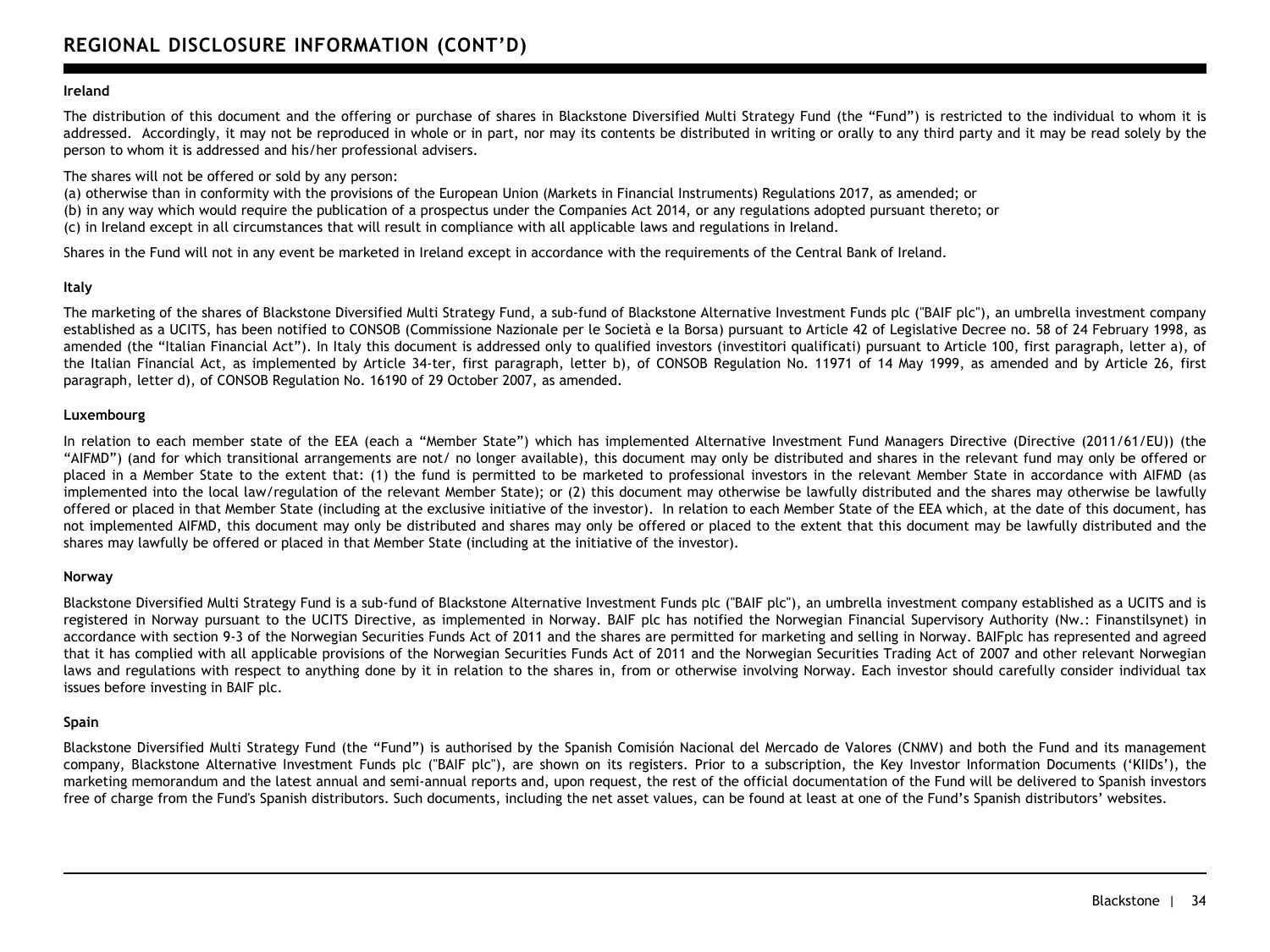### **Sweden**

Blackstone Alternative Investment Funds plc (the "Company") and its sub-fund Blackstone Diversified Multi Strategy Fund (the "Fund") have been registered with Finansinspektionen (the Swedish Financial Supervisory Authority) under Chapter 1 Section 7 of the Swedish Securities Funds Act (Sw: lag (2004:46) om värdepappersfonder), which implies that the shares of the Fund may be marketed in Sweden. The Company has appointed Skandinaviska Enskilda Banken AB (the "Paying Agent") to (i) make payments to shareholders in Sweden, (ii) redeem shares in Sweden and (iii) distribute in Sweden the information that the Company and/or the Fund is required to supply under the laws of Ireland.

Past performance is no guarantee of a particular return in the future. The money invested in a fund can increase or decrease in value, and there is no guarantee that all of the capital you invest will be repaid.

### **Switzerland**

Blackstone Diversified Multi Strategy Fund has appointed a duly licensed representative and a Swiss licensed bank as paying agent in Switzerland. In addition, in accordance with the Swiss Collective Investment Schemes Act (CISA), before the Shares will be distributed in Switzerland, the Prospectus, this Country Supplement, the key investor information documents relating to the Share distributed in Switzerland (the "KIIDs") and the articles of association relating to the Company will be submitted to the Swiss Financial Market Supervisory Authority FINMA for approval.

The representative of the Fund in Switzerland (the "Representative in Switzerland") is Société Générale, Paris, Zurich Branch, Talacker 50, P.O. Box 5070 1928, CH-8021 Zurich. The paying agent ("Paying Agent") of the Fund in Switzerland is Société Générale, Paris, Zurich Branch, Talacker 50, P.O. Box 5070 1928, CH-8021 Zurich.

Regarding the publication of performance data of the Fund, it should be noted that the historic performance does not represent an indicator for the current or future performance and, unless otherwise indicated, the performance data do not take account of the commissions and costs incurred on the issue and redemption of units.

In respect of the distribution activity of the Shares in Switzerland, the place of performance and jurisdiction is at the registered office of the Representative in Switzerland.

### **U.K.**

Blackstone Diversified Multi Strategy Fund has been established and is authorised as a UCITS (in accordance with the UCITS Directive) in Ireland and has been registered in the UK and is therefore a recognised collective investment scheme for the purposes of the Financial Services and Markets Act 2000 of the United Kingdom ("FSMA"). However, the promotion of the Fund and the distribution of this document in the United Kingdom is available only to certain investor types and is accordingly restricted by law.

Issued by The Blackstone Group International Partners LLP ("BGIP"), which is authorised and regulated by the Financial Conduct Authority (firm reference number 520839) in the United Kingdom.

This communication is directed only at persons: (a) who are "Professional Clients" as defined in the Glossary to the UK Financial Conduct Authority Handbook; or (b) to whom it may otherwise lawfully be communicated. It is intended only for the person to whom it has been sent, is strictly confidential and must not be distributed onward. The content of this communication should not be construed as legal, tax or investment advice.

In the United Kingdom, this document may only be distributed and shares, interests or units in the relevant fund may only be offered to and are only directed at professional investors within the meaning of Article 2(1) of the UK Alternative Investment Fund Managers Regulations 2013.So far as relevant, the only clients of BGIP are its affiliates. No investor or prospective investor is a client of BGIP and BGIP is not responsible for providing them with the protections afforded to clients.